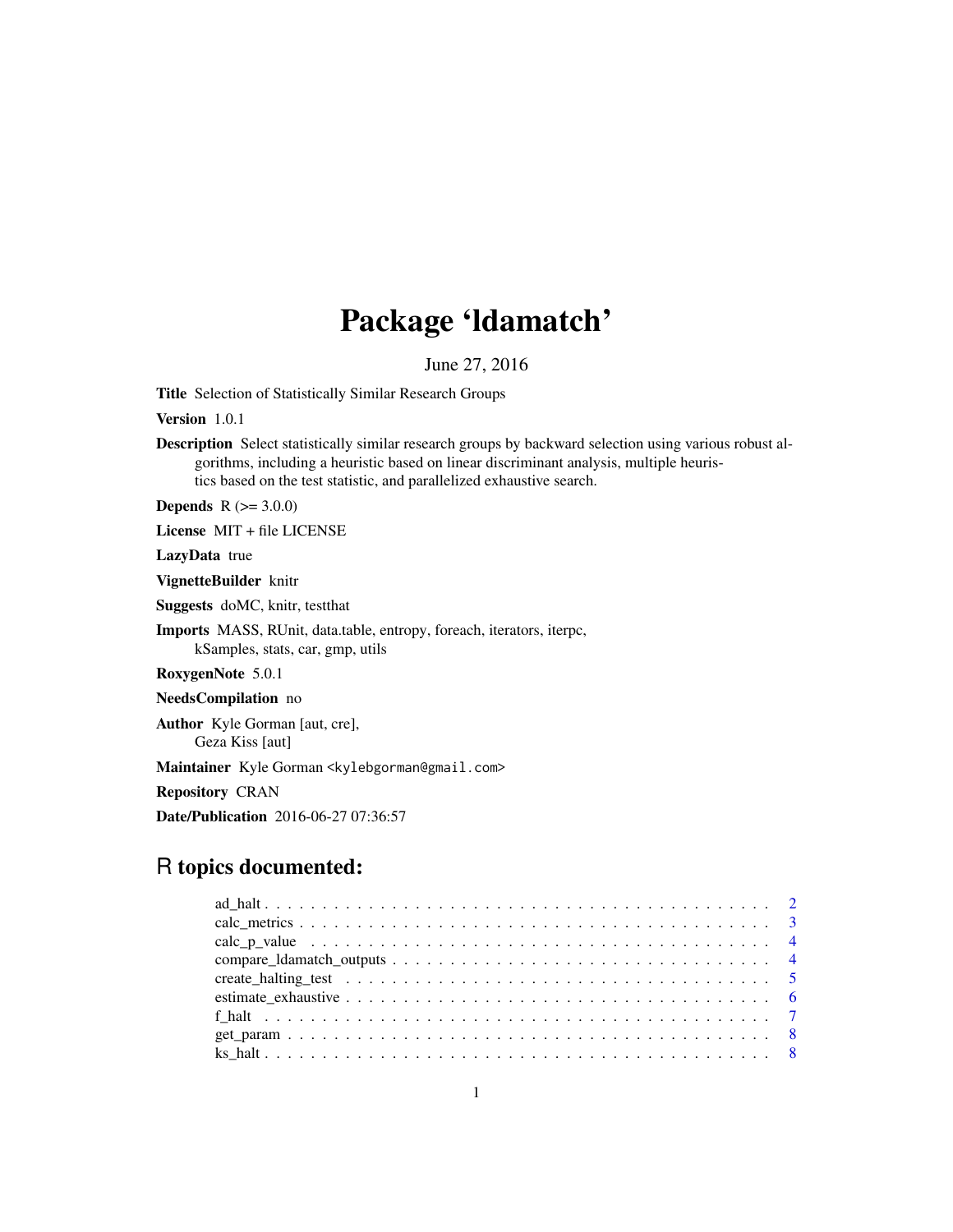#### <span id="page-1-0"></span>2 ad\_halt and  $\alpha$  and  $\alpha$  and  $\alpha$  and  $\alpha$  and  $\alpha$  and  $\alpha$  and  $\alpha$  and  $\alpha$  and  $\alpha$  and  $\alpha$  and  $\alpha$  and  $\alpha$  and  $\alpha$  and  $\alpha$  and  $\alpha$  and  $\alpha$  and  $\alpha$  and  $\alpha$  and  $\alpha$  and  $\alpha$  and  $\alpha$  and  $\alpha$  and  $\alpha$  and

#### **Index** [22](#page-21-0)

<span id="page-1-1"></span>ad\_halt *A univariate halting test using the Anderson-Darling test.*

## Description

A univariate halting test using the Anderson-Darling test.

## Usage

ad\_halt(condition, covariates, thresh)

## Arguments

| condition  | A factor vector containing condition labels.                                                          |
|------------|-------------------------------------------------------------------------------------------------------|
| covariates | A columnwise matrix containing covariates to match the conditions on.                                 |
| thresh     | The return value of halting test has to be greater than or equal to thresh for the<br>matched groups. |

#### Value

The ratio of the p-value and the threshold, or 0 if the p-value is less than the threshold.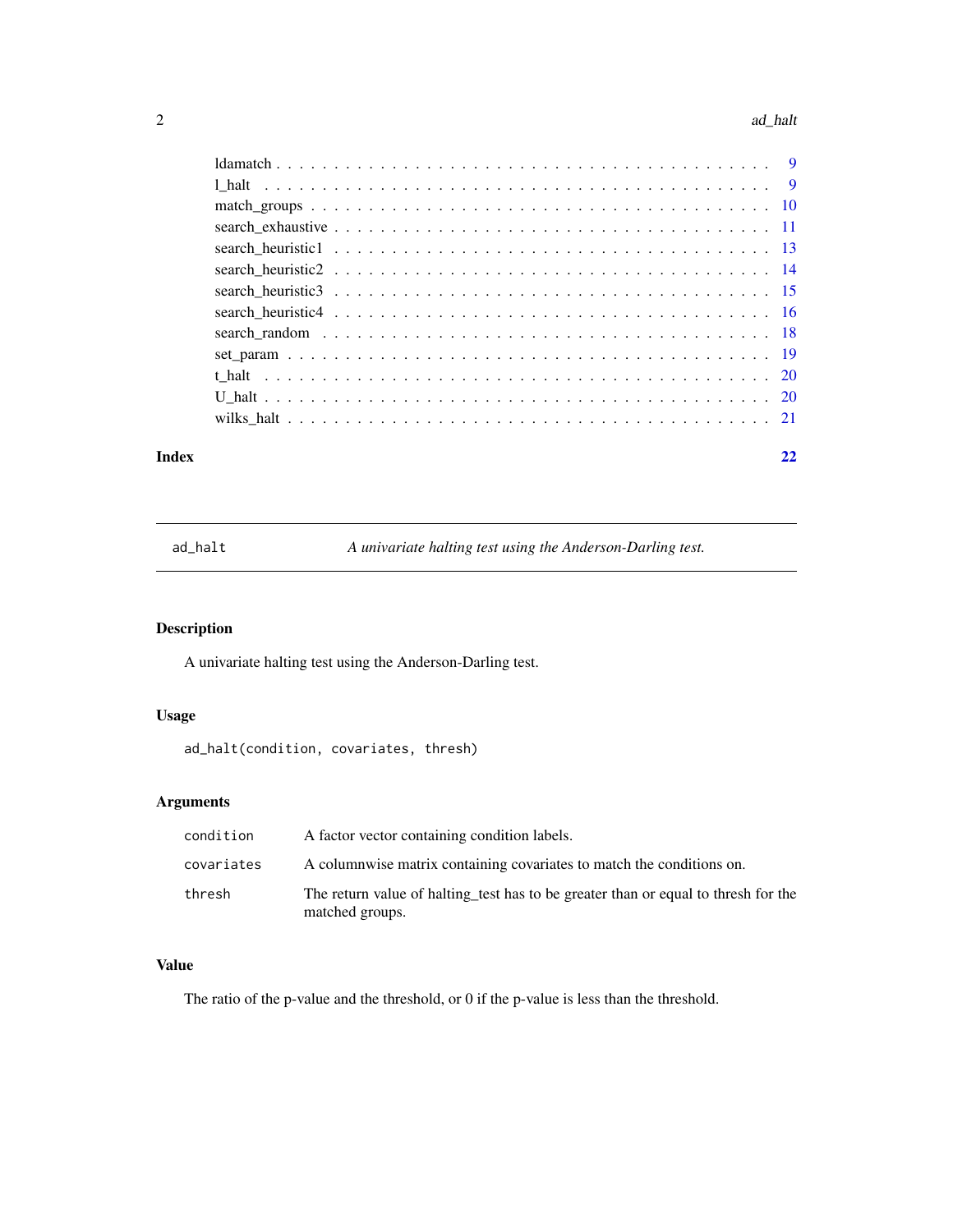<span id="page-2-1"></span><span id="page-2-0"></span>

Calculates basic metrics about ldamatch search result.

## Usage

```
calc_metrics(is.in, condition, covariates, halting_test,
 props = prop.table(table(condition)), tiebreaker = NULL)
```
#### Arguments

| is.in        | The output of match_groups(): either a logical vector, or a list of those.                                                                                                                                                                                                                                                                                                                                                                                                                                                                                                                                                                                                                                                                                                                                                                                                                                               |
|--------------|--------------------------------------------------------------------------------------------------------------------------------------------------------------------------------------------------------------------------------------------------------------------------------------------------------------------------------------------------------------------------------------------------------------------------------------------------------------------------------------------------------------------------------------------------------------------------------------------------------------------------------------------------------------------------------------------------------------------------------------------------------------------------------------------------------------------------------------------------------------------------------------------------------------------------|
| condition    | A factor vector containing condition labels.                                                                                                                                                                                                                                                                                                                                                                                                                                                                                                                                                                                                                                                                                                                                                                                                                                                                             |
| covariates   | A columnwise matrix containing covariates to match the conditions on.                                                                                                                                                                                                                                                                                                                                                                                                                                                                                                                                                                                                                                                                                                                                                                                                                                                    |
| halting_test | A function to apply to 'covariates' (in matrix form) which is TRUE iff the<br>conditions are matched. Signature: halting_test(condition, covariates, thresh).<br>The following halting tests are part of this package: t_halt, U_halt, l_halt,<br>ad_halt, ks_halt, wilks_halt, f_halt. You can create the intersection of two<br>or more halting tests using create_halting_test.                                                                                                                                                                                                                                                                                                                                                                                                                                                                                                                                       |
| props        | Either the desired proportions (percentage) of the sample for each condition as<br>a named vector, or the names of the conditions for which we prefer to preserve<br>the subjects, in decreasing order of preference. If not specified, the (full) sam-<br>ple proportions are used. This is enforced by the "heuristic1" method, preferred<br>among configurations with the same number of total subjects by the "exhaus-<br>tive" method, and taken into account by the other methods to some extent. For<br>example, $c(A = 0.4, B = 0.4, C = 0.2)$ means that we would like the number of<br>subjects in groups A, B, and C to be around $40\%$ , $40\%$ , and $20\%$ of the total<br>number of subjects, respectively. Whereas c("A", "B", "C") means that if possi-<br>ble, we would like to keep all subjects in group A, and prefer keeping subjects<br>in B, even if it results in losing more subjects from C. |
| tiebreaker   | NULL, or a function similar to halting test, used to decide between cases for<br>which halting_test yields equal values.                                                                                                                                                                                                                                                                                                                                                                                                                                                                                                                                                                                                                                                                                                                                                                                                 |

#### Value

A list containing:

all.is.in all results as a list;

- is.in simply the first item in all.is.in or the error contained in is.in if there was an error running [match\\_groups](#page-9-1);
- num\_excluded the number of excluded subjects), p\_matched (the test statistic from halting\_test for the matched groups);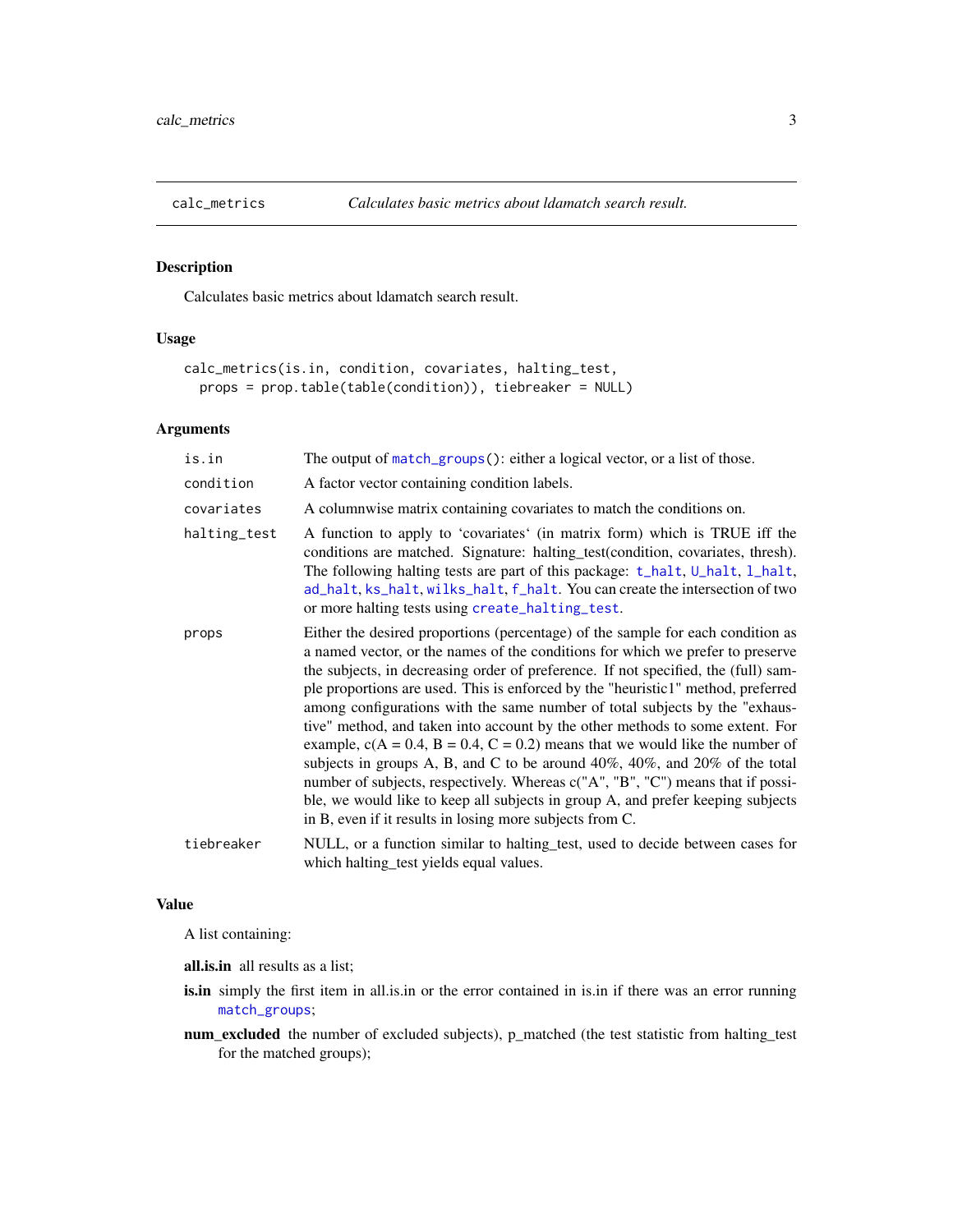<span id="page-3-0"></span>p\_tiebreaker the test statistic from tiebreaker for the matched groups; and

balance\_divergence a value characterizing the deviation from the expected group size proportions specified in props.

If the value for a field cannot be calculated, it will still be present with a value of NA.

<span id="page-3-1"></span>calc\_p\_value *Calculates p-value using specified halting test.*

#### Description

Calculates p-value using specified halting test.

#### Usage

calc\_p\_value(condition, covariates, halting\_test)

#### Arguments

| condition    | A factor vector containing condition labels.                                                                                                                                                                                                                                                                                                                                        |
|--------------|-------------------------------------------------------------------------------------------------------------------------------------------------------------------------------------------------------------------------------------------------------------------------------------------------------------------------------------------------------------------------------------|
| covariates   | A columnwise matrix containing covariates to match the conditions on.                                                                                                                                                                                                                                                                                                               |
| halting_test | A function to apply to 'covariates' (in matrix form) which is TRUE iff the<br>conditions are matched. Signature: halting test (condition, covariates, thresh).<br>The following halting tests are part of this package: t_halt, U_halt, 1_halt,<br>ad halt, ks halt, wilks halt, f halt. You can create the intersection of two<br>or more halting tests using create_halting_test. |

#### Value

The p-value.

<span id="page-3-2"></span>compare\_ldamatch\_outputs

*Compares outputs of ldamatch runs.*

## Description

It favors, in decreasing order of priority, fewer excluded subjects, better balance (i.e. subsamples that diverge less from the expected proportions, which are by default the proportions of the input groups), and better (i.e. larger) test statistic for the matched groups. The preference order for the last two items can be reversed by specifying prefer\_test = TRUE.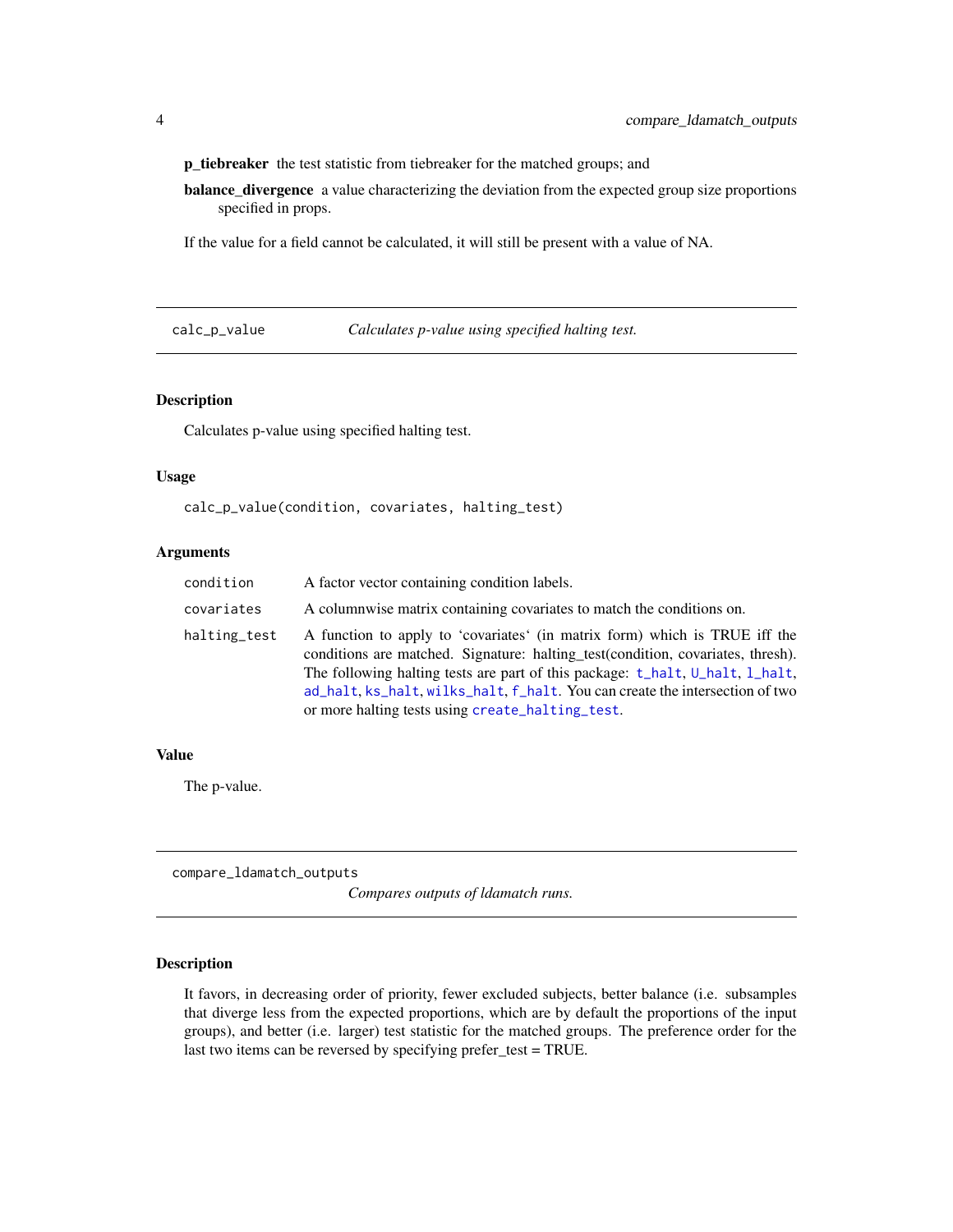#### <span id="page-4-0"></span>Usage

```
compare_ldamatch_outputs(is.in1, is.in2, condition, covariates = matrix(),
  halting_test = NA, props = NULL, prefer_test = is.null(props),
  tiebreaker = NULL)
```
#### Arguments

| is.in1       | A logical vector for output 1, TRUE iff row is in the match.                                                                                                                                                                                                                                                                                                                                                                                                                                                                                                                                                                                                                                                                                                                                                                                                                                                             |
|--------------|--------------------------------------------------------------------------------------------------------------------------------------------------------------------------------------------------------------------------------------------------------------------------------------------------------------------------------------------------------------------------------------------------------------------------------------------------------------------------------------------------------------------------------------------------------------------------------------------------------------------------------------------------------------------------------------------------------------------------------------------------------------------------------------------------------------------------------------------------------------------------------------------------------------------------|
| is.in2       | A logical vector for output 2, TRUE iff row is in the match.                                                                                                                                                                                                                                                                                                                                                                                                                                                                                                                                                                                                                                                                                                                                                                                                                                                             |
| condition    | A factor vector containing condition labels.                                                                                                                                                                                                                                                                                                                                                                                                                                                                                                                                                                                                                                                                                                                                                                                                                                                                             |
| covariates   | A columnwise matrix containing covariates to match the conditions on.                                                                                                                                                                                                                                                                                                                                                                                                                                                                                                                                                                                                                                                                                                                                                                                                                                                    |
| halting_test | A function to apply to 'covariates' (in matrix form) which is TRUE iff the<br>conditions are matched. Signature: halting_test(condition, covariates, thresh).<br>The following halting tests are part of this package: t_halt, U_halt, l_halt,<br>ad_halt, ks_halt, wilks_halt, f_halt. You can create the intersection of two<br>or more halting tests using create_halting_test.                                                                                                                                                                                                                                                                                                                                                                                                                                                                                                                                       |
| props        | Either the desired proportions (percentage) of the sample for each condition as<br>a named vector, or the names of the conditions for which we prefer to preserve<br>the subjects, in decreasing order of preference. If not specified, the (full) sam-<br>ple proportions are used. This is enforced by the "heuristic1" method, preferred<br>among configurations with the same number of total subjects by the "exhaus-<br>tive" method, and taken into account by the other methods to some extent. For<br>example, $c(A = 0.4, B = 0.4, C = 0.2)$ means that we would like the number of<br>subjects in groups A, B, and C to be around $40\%$ , $40\%$ , and $20\%$ of the total<br>number of subjects, respectively. Whereas c("A", "B", "C") means that if possi-<br>ble, we would like to keep all subjects in group A, and prefer keeping subjects<br>in B, even if it results in losing more subjects from C. |
| prefer_test  | If TRUE, prefers higher test statistic more than the group size proportion; default<br>is FALSE if props is specified, TRUE if it is not.                                                                                                                                                                                                                                                                                                                                                                                                                                                                                                                                                                                                                                                                                                                                                                                |
| tiebreaker   | NULL, or a function similar to halting test, used to decide between cases for<br>which halting_test yields equal values.                                                                                                                                                                                                                                                                                                                                                                                                                                                                                                                                                                                                                                                                                                                                                                                                 |

#### Value

A number that is  $> 0$  if is.in1 is a better solution than is.in2,  $< 0$  if is.in1 is a worse solution than is.in2, or 0 if the two solutions are equivalent (not necessarily identical).

<span id="page-4-1"></span>create\_halting\_test *Creates halting test from multiple tests.*

#### Description

The created halting test function returns the smallest p-value-to-threshold ratio of the values produced by the supplied tests, or zero if any of the p-values does not exceed the threshold. The resulting function expects one threshold per halting test in a vector or it recycles the given value(s) to get a threshold for each one.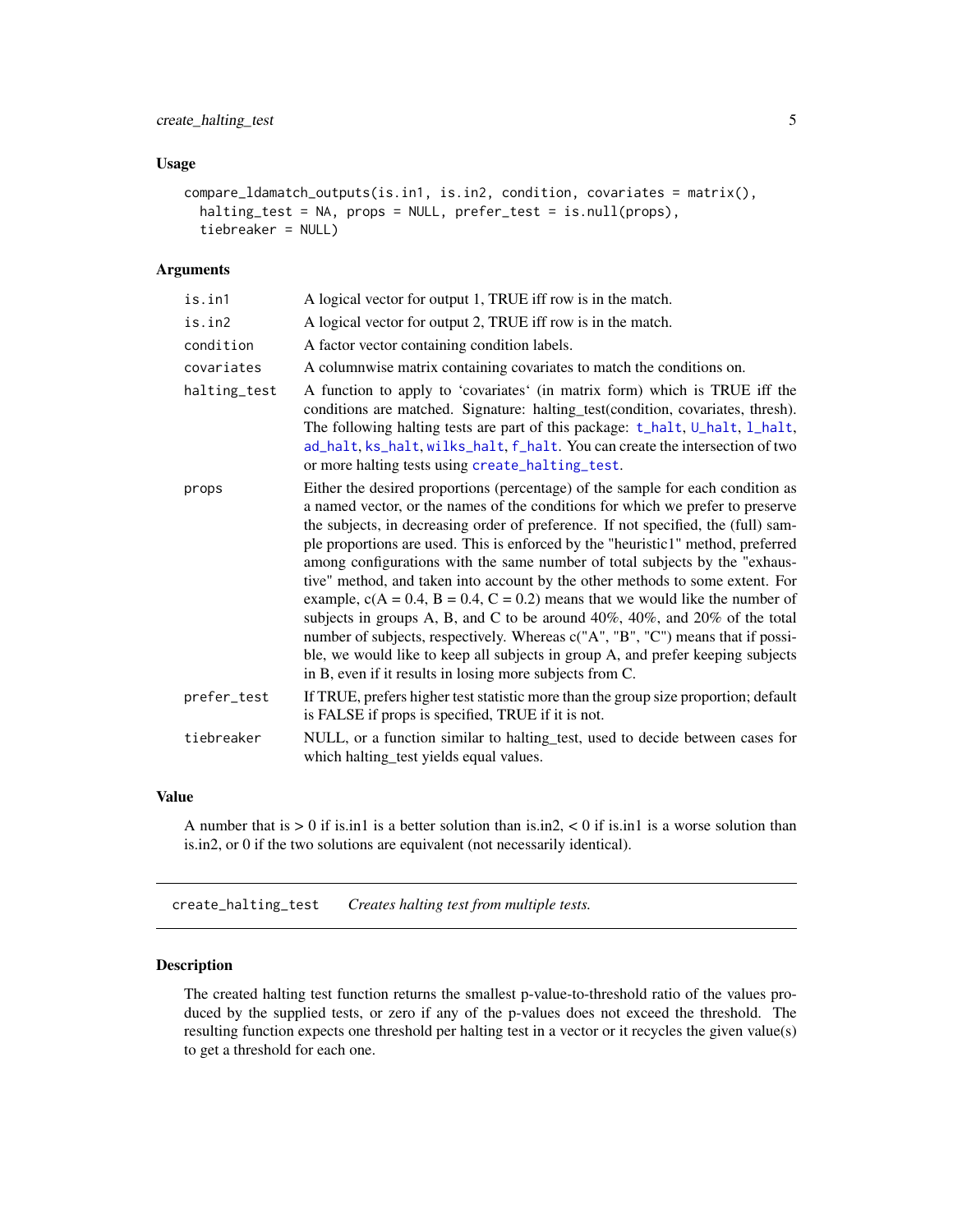#### <span id="page-5-0"></span>Usage

create\_halting\_test(halting\_tests)

#### Arguments

halting tests Either a vector of halting test functions (or function names) with the signature halting\_test(condition, covariates, thresh) (for the meaning of the parameters see [match\\_groups](#page-9-1)); or it may be a list of list(test = halting\_test, cond = subset of conditions,  $cov = \text{variable}$  selector, thresh) fields. All fields can be left out except test, and test need not be named if it is the first item in the list. The subset\_of\_conditions can be names of the conditions to match (a character vector or a factor). The variable\_selector can be a logical vector with as many items as there will be columns in covariates (recommended), or a vector of integer covariate column indices. Each halting\_test is then only applied to the specified subset of conditions and variables of the covariate matrix, with the specified threshold; when a value is not specified the defaults are used. Note that ordering the functions does not change the behavior, but can make the execution of the combined function faster, as the later ones are often evaluated only if the criteria for the earlier ones is met.

#### Value

A function that returns the minimum of all halting test values; the threshold value supplied to it is recycled for the individual functions.

| estimate exhaustive | Estimates the maximum number of cases to be checked during exhaus- |
|---------------------|--------------------------------------------------------------------|
|                     | tive search.                                                       |

#### Description

Estimates the maximum number of cases to be checked during exhaustive search.

#### Usage

```
estimate_exhaustive(min_preserved = sum(group_sizes), condition,
  cases_per_second = 100, print_info = TRUE, max_removed = NULL,
  group_sizes = NULL, props = NULL)
```

|                  | min_preserved Assumes that at least a total of this many subjects will be preserved. |
|------------------|--------------------------------------------------------------------------------------|
| condition        | A factor vector containing condition labels.                                         |
| cases_per_second |                                                                                      |
|                  | Assumes that this number of cases are checked out per second, for estimating         |
|                  | the time it takes to run the exhaustive search; default: 100.                        |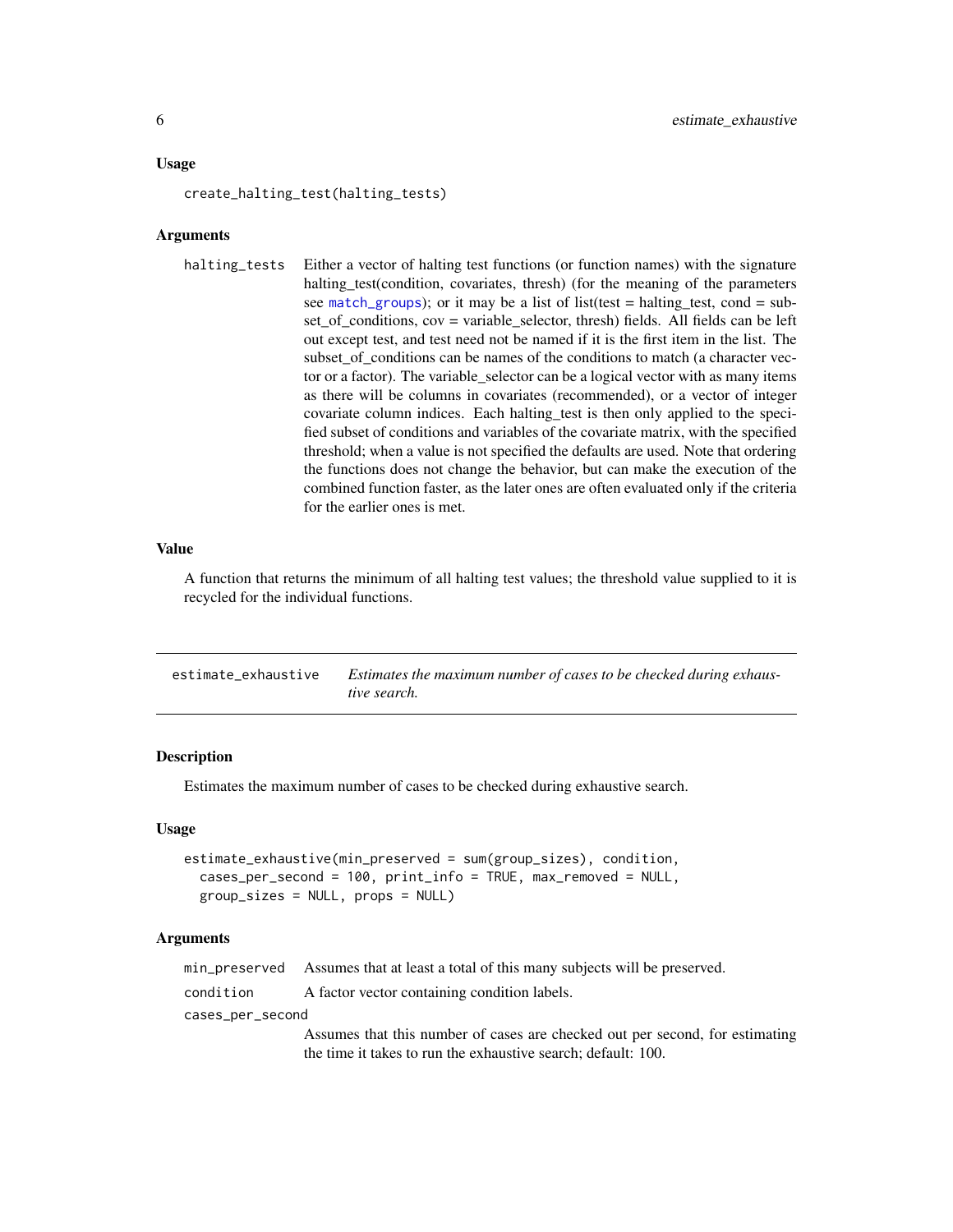#### <span id="page-6-0"></span> $f_{\perp}$ halt  $\sim$  7

| print_info  | If TRUE, prints partial calculations as well for the number of cases and estimated<br>time when removing $1, 2, \ldots$ subjects.                                                                                                                                                                                                                                                                            |
|-------------|--------------------------------------------------------------------------------------------------------------------------------------------------------------------------------------------------------------------------------------------------------------------------------------------------------------------------------------------------------------------------------------------------------------|
| max_removed | A named integer vector, containing the maximum number of subjects that can<br>be removed from each group. Specify 0 for groups if you want to preserve all<br>of their subjects. If you do not specify a value for a group, it defaults to one less<br>than the group size. Values outside the valid range of $0.(N-1)$ (where N is the<br>number of subjects in the group) are corrected without a warning. |
| group_sizes | A particular set of group sizes that we know a matched solution for; min_preserved<br>need not be specified if this one is.                                                                                                                                                                                                                                                                                  |
| props       | The desired proportions (percentage) of the sample for each condition; if this<br>and group_sizes are both specified, the maximum number of cases to considered<br>by the exhaustive search can be calculated more precisely.                                                                                                                                                                                |

## Value

The maximum number of cases: an integer if not greater than the maximum integer size (.Machine\$integer.max), otherwise a Big Integer (see the gmp package).

#### Examples

```
estimate_exhaustive(58, as.factor(c(rep("ALN", 25), rep("TD", 44))))
estimate_exhaustive(84, as.factor(c(rep("ASD", 51), rep("TD", 44))))
```
<span id="page-6-1"></span>f\_halt *A univariate halting test using Fisher's exact test.*

## Description

A univariate halting test using Fisher's exact test.

#### Usage

f\_halt(condition, covariates, thresh)

## Arguments

| condition  | A factor vector containing condition labels.                                                          |
|------------|-------------------------------------------------------------------------------------------------------|
| covariates | A columnwise matrix containing covariates to match the conditions on.                                 |
| thresh     | The return value of halting test has to be greater than or equal to thresh for the<br>matched groups. |

## Value

The ratio of the p-value and the threshold, or 0 if the p-value is less than the threshold.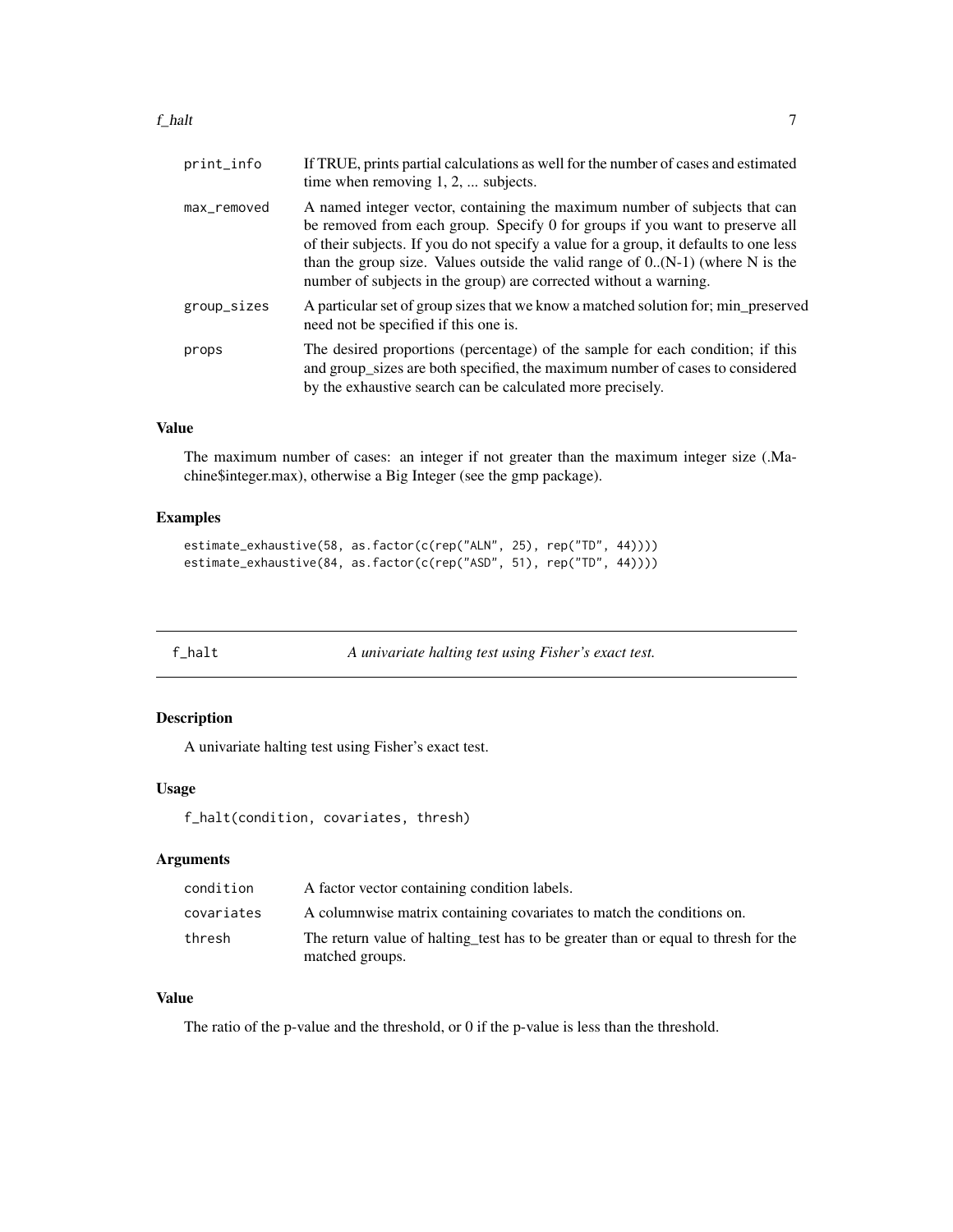<span id="page-7-2"></span><span id="page-7-0"></span>

Gets parameter value for ldamatch.

## Usage

get\_param(name)

## Arguments

name The name of the global parameter.

## Value

The value of the global parameter.

## See Also

[set\\_param](#page-18-1) for parameter names.

<span id="page-7-1"></span>

| ks halt | A univariate halting test using the Kolmogorov-Smirnov Test, which |
|---------|--------------------------------------------------------------------|
|         | must be satisfied for all condition pairs.                         |

## Description

The condition must have two levels.

## Usage

```
ks_halt(condition, covariates, thresh)
```

| condition  | A factor vector containing condition labels.                                                          |
|------------|-------------------------------------------------------------------------------------------------------|
| covariates | A columnwise matrix containing covariates to match the conditions on.                                 |
| thresh     | The return value of halting test has to be greater than or equal to thresh for the<br>matched groups. |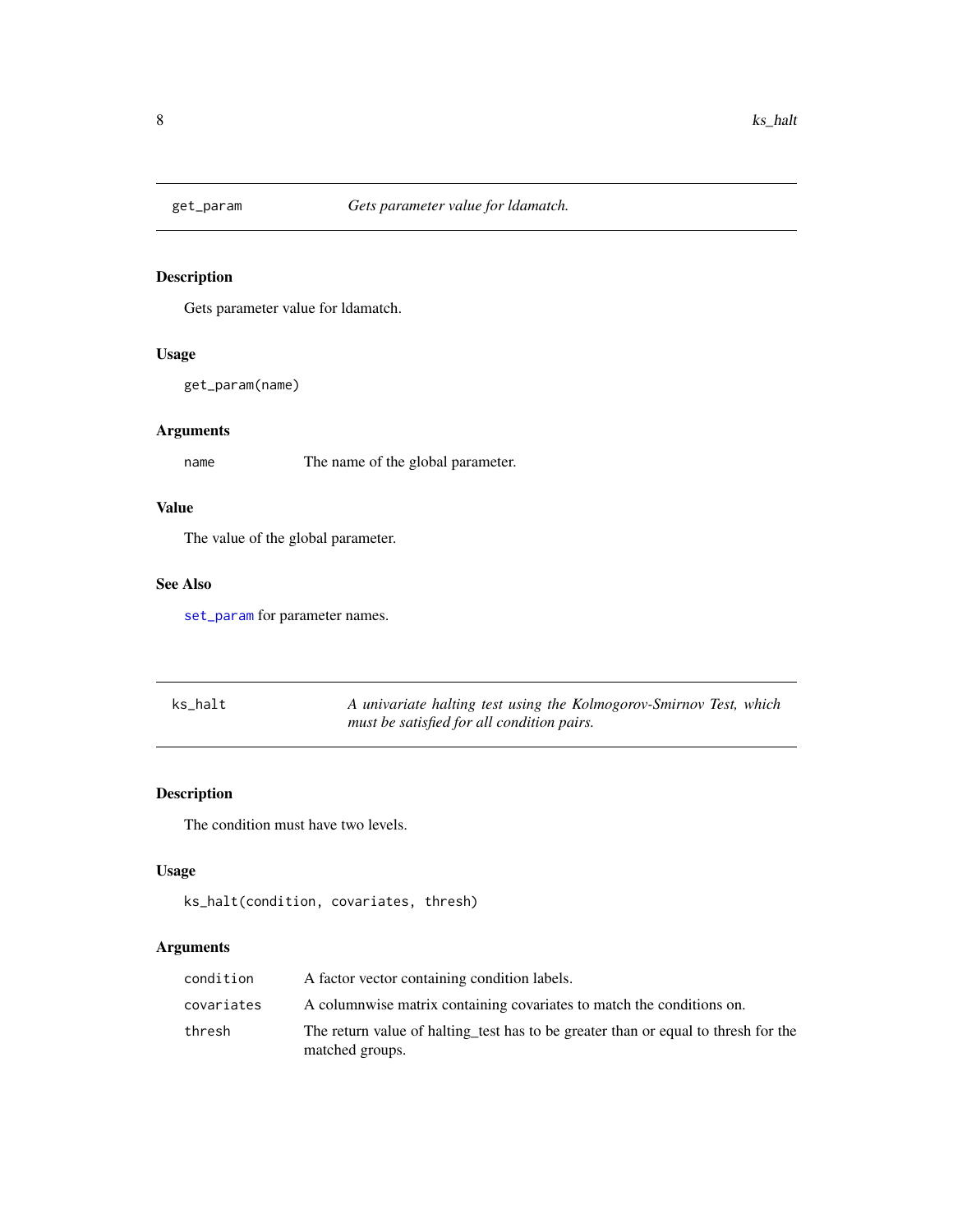#### <span id="page-8-0"></span>ldamatch 9

#### Details

Note that unlike many tests, the null hypothesis is that the two samples are are drawn from the same distribution.

Warnings such as "cannot compute exact p-value with ties" are suppressed.

#### Value

The ratio of the p-value and the threshold, or 0 if the p-value is less than the threshold. If there are more than two conditions, it returns the smallest value found for any condition pair.

ldamatch *ldamatch: Selection of Statistically Similar Research Groups.*

## Description

Select statistically similar research groups by backward selection using various robust algorithms, including a heuristic based on linear discriminant analysis, multiple heuristics based on the test statistic, and parallelized exhaustive search. See the help help for function [match\\_groups](#page-9-1).

<span id="page-8-1"></span>l\_halt *A univariate halting test using Levene's test.*

#### Description

Warnings such as "ANOVA F-tests on an essentially perfect fit are unreliable" are suppressed.

#### Usage

l\_halt(condition, covariates, thresh)

## Arguments

| condition  | A factor vector containing condition labels.                                                          |
|------------|-------------------------------------------------------------------------------------------------------|
| covariates | A columnwise matrix containing covariates to match the conditions on.                                 |
| thresh     | The return value of halting test has to be greater than or equal to thresh for the<br>matched groups. |

## Value

The ratio of the p-value and the threshold, or 0 if the p-value is less than the threshold.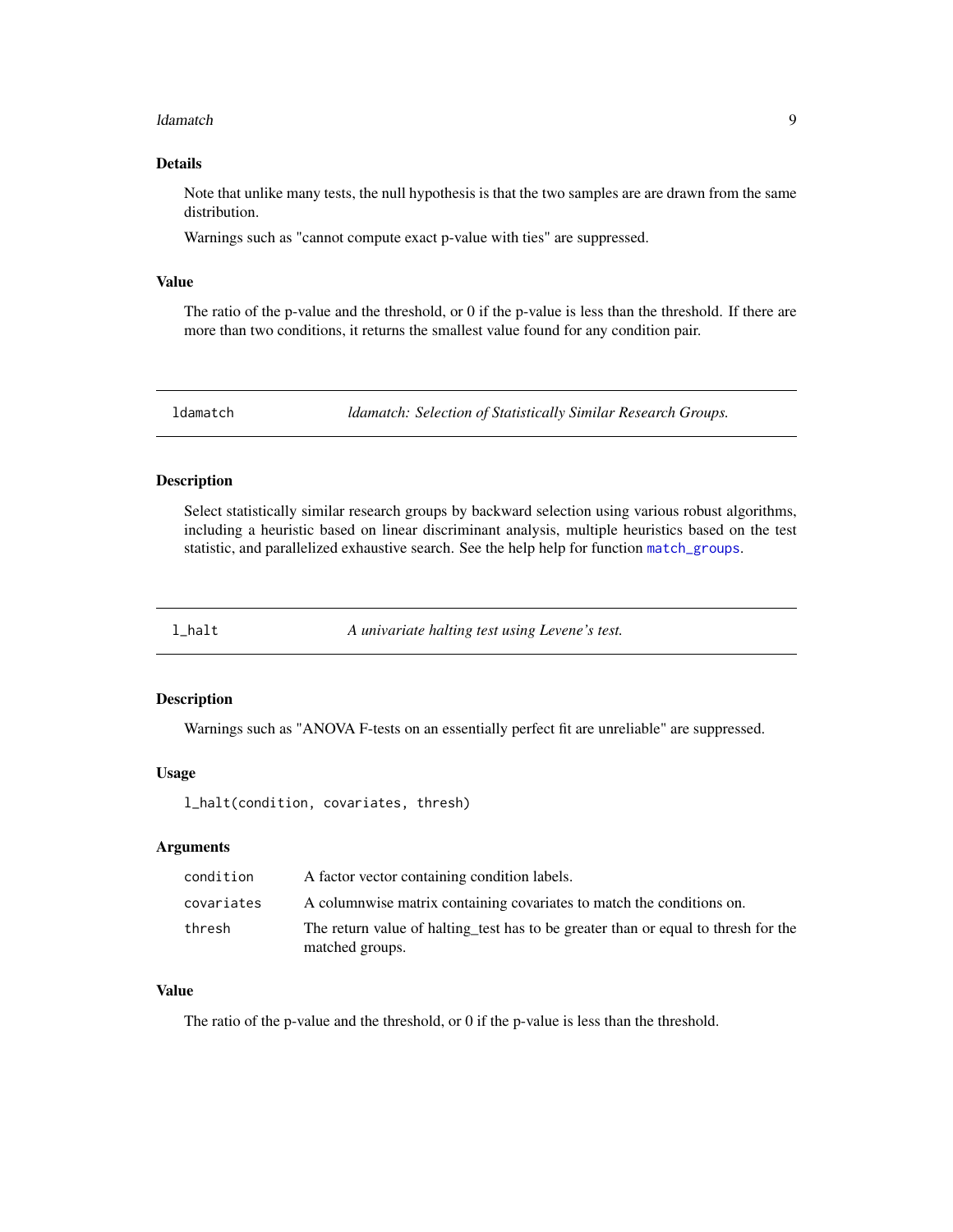Creates a matched group via backward selection.

## Usage

```
match_groups(condition, covariates, halting_test, thresh = 0.2,
 method = c("heuristic1", "random", "heuristic2", "heuristic3", "heuristic4",
  "exhaustive"), props = prop.table(table(condition)), replicates = NULL,
 min_preserved = NULL, print_info = get("PRINT_INFO", .ldamatch_globals),
 max_removed = NULL, tiebreaker = NULL, lookahead = NULL,
 all_results = FALSE)
```

| condition    | A factor vector containing condition labels.                                                                                                                                                                                                                                                                                                                                                                                                                                                                                                                                                                                                                                                                                                                                                                                                                                                                             |
|--------------|--------------------------------------------------------------------------------------------------------------------------------------------------------------------------------------------------------------------------------------------------------------------------------------------------------------------------------------------------------------------------------------------------------------------------------------------------------------------------------------------------------------------------------------------------------------------------------------------------------------------------------------------------------------------------------------------------------------------------------------------------------------------------------------------------------------------------------------------------------------------------------------------------------------------------|
| covariates   | A columnwise matrix containing covariates to match the conditions on.                                                                                                                                                                                                                                                                                                                                                                                                                                                                                                                                                                                                                                                                                                                                                                                                                                                    |
| halting_test | A function to apply to 'covariates' (in matrix form) which is TRUE iff the<br>conditions are matched. Signature: halting_test(condition, covariates, thresh).<br>The following halting tests are part of this package: t_halt, U_halt, l_halt,<br>ad_halt, ks_halt, wilks_halt, f_halt. You can create the intersection of two<br>or more halting tests using create_halting_test.                                                                                                                                                                                                                                                                                                                                                                                                                                                                                                                                       |
| thresh       | The return value of halting_test has to be greater than or equal to thresh for the<br>matched groups.                                                                                                                                                                                                                                                                                                                                                                                                                                                                                                                                                                                                                                                                                                                                                                                                                    |
| method       | The choice of search method, one of "heuristic1" (formerly called "heuristic"),<br>"random", "heuristic2", "heuristic3", "heuristic4", and "exhaustive". The run-<br>ning time increases approximately in the above order. You can get more infor-<br>mation about each method on the help page for "search_ <method_name>" (e.g.<br/>"search_exhaustive").</method_name>                                                                                                                                                                                                                                                                                                                                                                                                                                                                                                                                                |
| props        | Either the desired proportions (percentage) of the sample for each condition as<br>a named vector, or the names of the conditions for which we prefer to preserve<br>the subjects, in decreasing order of preference. If not specified, the (full) sam-<br>ple proportions are used. This is enforced by the "heuristic1" method, preferred<br>among configurations with the same number of total subjects by the "exhaus-<br>tive" method, and taken into account by the other methods to some extent. For<br>example, $c(A = 0.4, B = 0.4, C = 0.2)$ means that we would like the number of<br>subjects in groups A, B, and C to be around $40\%$ , $40\%$ , and $20\%$ of the total<br>number of subjects, respectively. Whereas c("A", "B", "C") means that if possi-<br>ble, we would like to keep all subjects in group A, and prefer keeping subjects<br>in B, even if it results in losing more subjects from C. |
| replicates   | The maximum number of random replications to be performed. This is only<br>used for the "random" method.                                                                                                                                                                                                                                                                                                                                                                                                                                                                                                                                                                                                                                                                                                                                                                                                                 |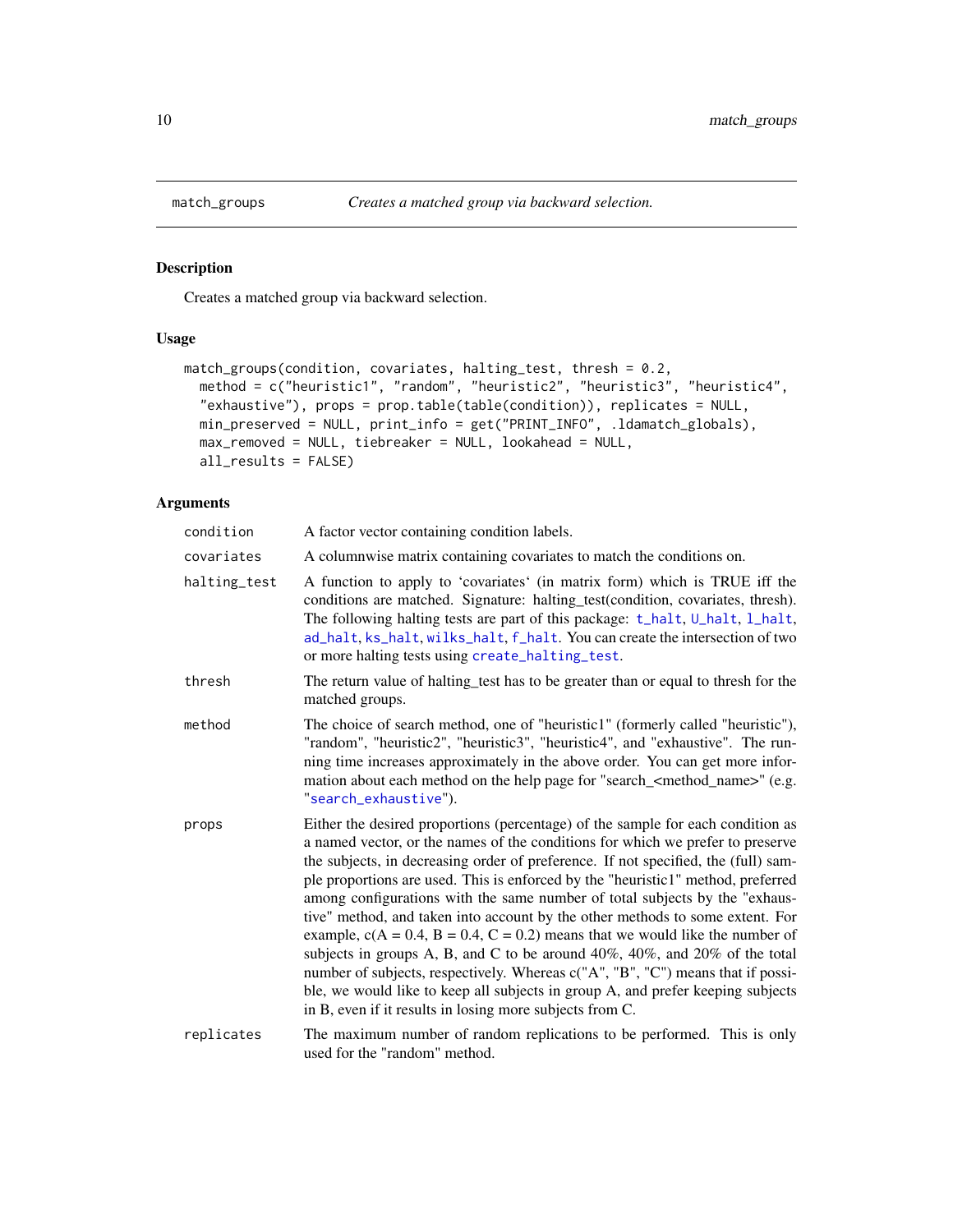<span id="page-10-0"></span>

| min_preserved | The minimum number of preserved subjects. It can be used to ensure that the<br>search will not take forever to run, but instead fail when a solution is not found<br>when preserving this number of subjects.                                                                                                                                                                                                |
|---------------|--------------------------------------------------------------------------------------------------------------------------------------------------------------------------------------------------------------------------------------------------------------------------------------------------------------------------------------------------------------------------------------------------------------|
| print_info    | If TRUE, prints summary information on the input and the results, as well as<br>progress information for the exhaustive search and random algorithms. Default:<br>TRUE; can be changed using set_param("PRINT_INFO", FALSE).                                                                                                                                                                                 |
| max_removed   | A named integer vector, containing the maximum number of subjects that can<br>be removed from each group. Specify 0 for groups if you want to preserve all<br>of their subjects. If you do not specify a value for a group, it defaults to one less<br>than the group size. Values outside the valid range of $0.(N-1)$ (where N is the<br>number of subjects in the group) are corrected without a warning. |
| tiebreaker    | NULL, or a function similar to halting test, used to decide between cases for<br>which halting test yields equal values.                                                                                                                                                                                                                                                                                     |
| lookahead     | The lookahead to use: a positive integer. it is used by the heuristic3 and heuris-<br>tic4 algorithms, with a default of 2. As you increase it, the running time in-<br>creases exponentially.                                                                                                                                                                                                               |
| all_results   | If TRUE, returns all results found by method in a list. (A list is returned even<br>if there is only one result.) If FALSE (the default), it returns the first result (a<br>logical vector).                                                                                                                                                                                                                 |

#### Details

The exhaustive, heuristic3, and heuristic4 search methods use the foreach package to parallelize computation. To take advantage of this, you must register a cluster. For example, to use all but one of the CPU cores, run: doMC::registerDoMC(max(1, parallel::detectCores() - 1)) To use sequential processing without getting a warning, run: foreach::registerDoSEQ()

#### Value

A logical vector that contains TRUE for the conditions that are in the matched groups; or if all\_results = TRUE, a list of such vectors.

#### See Also

[calc\\_p\\_value](#page-3-1) for calculating the test statistic for a group setup.

[calc\\_metrics](#page-2-1) for calculating multiple metrics about the goodness of the result.

[compare\\_ldamatch\\_outputs](#page-3-2) for comparing multiple different results from this function.

<span id="page-10-1"></span>search\_exhaustive *Searches the space backwards, prefering more subjects and certain group size proportions.*

## Description

Searches the space backwards, prefering more subjects and certain group size proportions.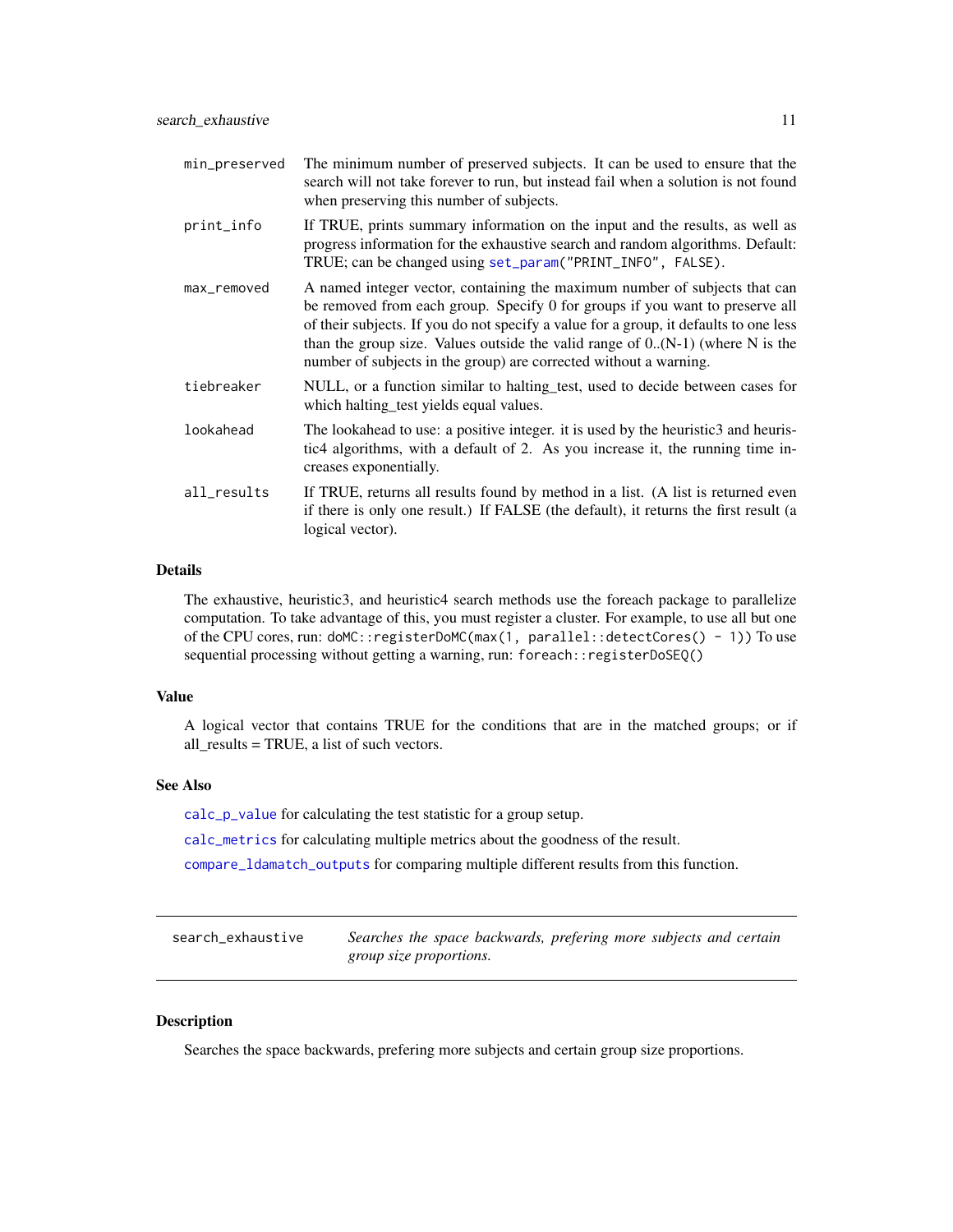## <span id="page-11-0"></span>Usage

```
search_exhaustive(condition, covariates, halting_test, thresh, props,
 max_removed, tiebreaker = NULL, min_preserved = NULL, print_info = TRUE,
  ...)
```
#### Arguments

| condition     | A factor vector containing condition labels.                                                                                                                                                                                                                                                                                                                                                                                                                                                                                                                                                                                                                                                                                                                                                                                                                                                                             |
|---------------|--------------------------------------------------------------------------------------------------------------------------------------------------------------------------------------------------------------------------------------------------------------------------------------------------------------------------------------------------------------------------------------------------------------------------------------------------------------------------------------------------------------------------------------------------------------------------------------------------------------------------------------------------------------------------------------------------------------------------------------------------------------------------------------------------------------------------------------------------------------------------------------------------------------------------|
| covariates    | A columnwise matrix containing covariates to match the conditions on.                                                                                                                                                                                                                                                                                                                                                                                                                                                                                                                                                                                                                                                                                                                                                                                                                                                    |
| halting_test  | A function to apply to 'covariates' (in matrix form) which is TRUE iff the<br>conditions are matched. Signature: halting_test(condition, covariates, thresh).<br>The following halting tests are part of this package: t_halt, U_halt, l_halt,<br>ad_halt, ks_halt, wilks_halt, f_halt. You can create the intersection of two<br>or more halting tests using create_halting_test.                                                                                                                                                                                                                                                                                                                                                                                                                                                                                                                                       |
| thresh        | The return value of halting_test has to be greater than or equal to thresh for the<br>matched groups.                                                                                                                                                                                                                                                                                                                                                                                                                                                                                                                                                                                                                                                                                                                                                                                                                    |
| props         | Either the desired proportions (percentage) of the sample for each condition as<br>a named vector, or the names of the conditions for which we prefer to preserve<br>the subjects, in decreasing order of preference. If not specified, the (full) sam-<br>ple proportions are used. This is enforced by the "heuristic1" method, preferred<br>among configurations with the same number of total subjects by the "exhaus-<br>tive" method, and taken into account by the other methods to some extent. For<br>example, $c(A = 0.4, B = 0.4, C = 0.2)$ means that we would like the number of<br>subjects in groups A, B, and C to be around $40\%$ , $40\%$ , and $20\%$ of the total<br>number of subjects, respectively. Whereas c("A", "B", "C") means that if possi-<br>ble, we would like to keep all subjects in group A, and prefer keeping subjects<br>in B, even if it results in losing more subjects from C. |
| max_removed   | The maximum number of subjects that can be removed from each group. It must<br>have a valid number for each group.                                                                                                                                                                                                                                                                                                                                                                                                                                                                                                                                                                                                                                                                                                                                                                                                       |
| tiebreaker    | NULL, or a function similar to halting test, used to decide between cases for<br>which halting_test yields equal values.                                                                                                                                                                                                                                                                                                                                                                                                                                                                                                                                                                                                                                                                                                                                                                                                 |
| min_preserved | The minimum number of preserved subjects. It can be used to ensure that the<br>search will not take forever to run, but instead fail when a solution is not found<br>when preserving this number of subjects.                                                                                                                                                                                                                                                                                                                                                                                                                                                                                                                                                                                                                                                                                                            |
| print_info    | If TRUE, prints summary information on the input and the results, as well as<br>progress information for the exhaustive search and random algorithms. Default:<br>TRUE; can be changed using set_param("PRINT_INFO", FALSE).                                                                                                                                                                                                                                                                                                                                                                                                                                                                                                                                                                                                                                                                                             |
| .             | Consumes extra parameters that are not used by the search algorithm at hand;<br>this function gives a warning about the ones whose value is not NULL that their<br>value is not used.                                                                                                                                                                                                                                                                                                                                                                                                                                                                                                                                                                                                                                                                                                                                    |

#### Details

While the search is done in parallel, the search space is enormous and so it can be very slow in the worst case. It is perhaps most useful as a tool to study other matching procedures.

You can calculate the maximum possible number of cases to evaluate by calling estimate\_exhaustive().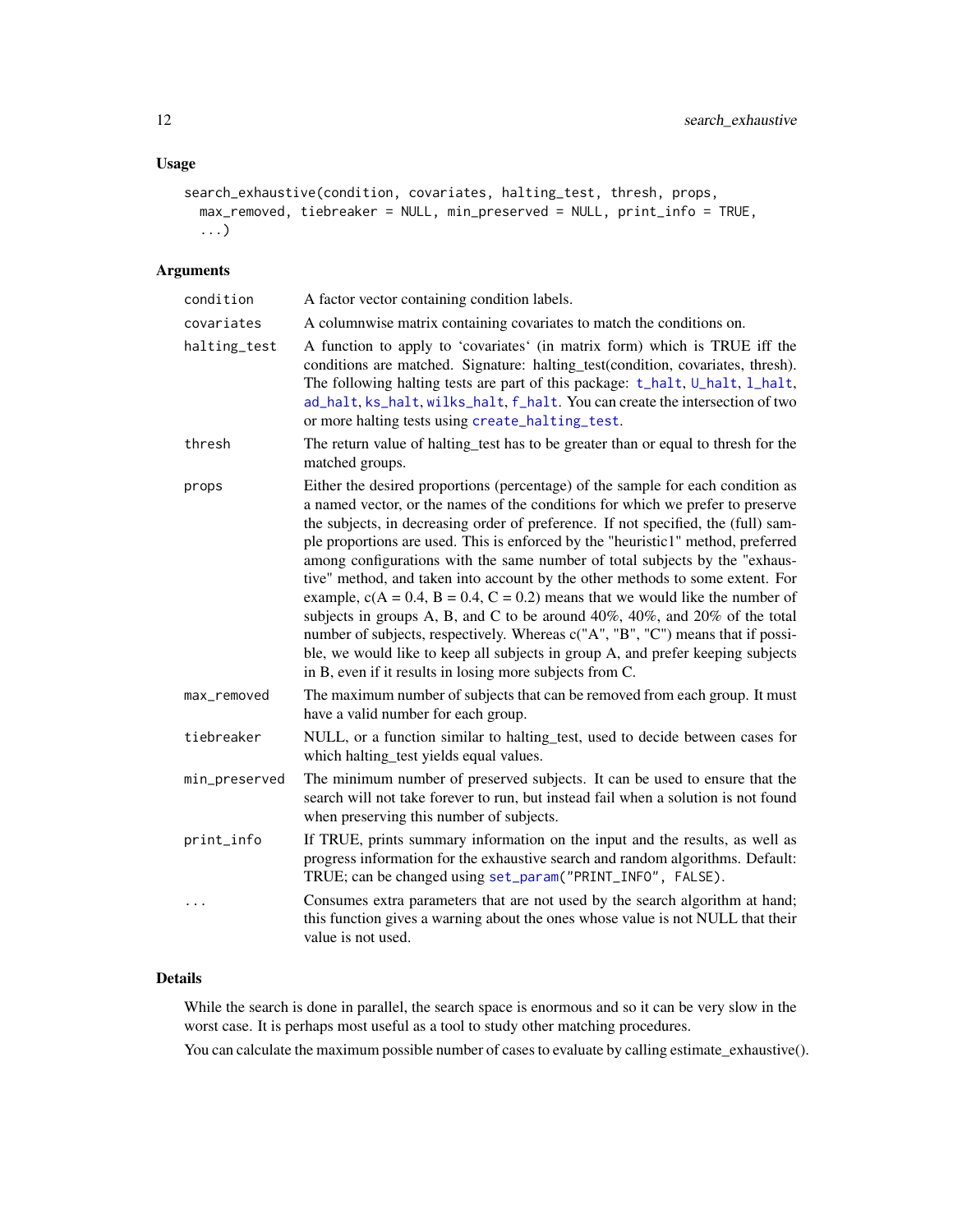<span id="page-12-0"></span>All results found by search method in a list. It raises a "Convergence failure" error if it cannot find a matched set.

search\_heuristic1 *Finds matching using heuristic based on linear discriminant analysis.*

#### Description

At each vertex of the search graph, this takes a step which moves the proportions of conditions in the subspace closer to the desired (or sample) proportions, so the expected proportions are enforced.

#### Usage

```
search_heuristic1(condition, covariates, halting_test, thresh, props,
 max_removed, print_info = FALSE, ...)
```

| condition    | A factor vector containing condition labels.                                                                                                                                                                                                                                                                                                                                                                                                                                                                                                                                                                                                                                                                                                                                                                                                                                                                             |
|--------------|--------------------------------------------------------------------------------------------------------------------------------------------------------------------------------------------------------------------------------------------------------------------------------------------------------------------------------------------------------------------------------------------------------------------------------------------------------------------------------------------------------------------------------------------------------------------------------------------------------------------------------------------------------------------------------------------------------------------------------------------------------------------------------------------------------------------------------------------------------------------------------------------------------------------------|
| covariates   | A columnwise matrix containing covariates to match the conditions on.                                                                                                                                                                                                                                                                                                                                                                                                                                                                                                                                                                                                                                                                                                                                                                                                                                                    |
| halting_test | A function to apply to 'covariates' (in matrix form) which is TRUE iff the<br>conditions are matched. Signature: halting_test(condition, covariates, thresh).<br>The following halting tests are part of this package: t_halt, U_halt, l_halt,<br>ad_halt, ks_halt, wilks_halt, f_halt. You can create the intersection of two<br>or more halting tests using create_halting_test.                                                                                                                                                                                                                                                                                                                                                                                                                                                                                                                                       |
| thresh       | The return value of halting test has to be greater than or equal to thresh for the<br>matched groups.                                                                                                                                                                                                                                                                                                                                                                                                                                                                                                                                                                                                                                                                                                                                                                                                                    |
| props        | Either the desired proportions (percentage) of the sample for each condition as<br>a named vector, or the names of the conditions for which we prefer to preserve<br>the subjects, in decreasing order of preference. If not specified, the (full) sam-<br>ple proportions are used. This is enforced by the "heuristic1" method, preferred<br>among configurations with the same number of total subjects by the "exhaus-<br>tive" method, and taken into account by the other methods to some extent. For<br>example, $c(A = 0.4, B = 0.4, C = 0.2)$ means that we would like the number of<br>subjects in groups A, B, and C to be around $40\%$ , $40\%$ , and $20\%$ of the total<br>number of subjects, respectively. Whereas c("A", "B", "C") means that if possi-<br>ble, we would like to keep all subjects in group A, and prefer keeping subjects<br>in B, even if it results in losing more subjects from C. |
| max_removed  | The maximum number of subjects that can be removed from each group. It must<br>have a valid number for each group.                                                                                                                                                                                                                                                                                                                                                                                                                                                                                                                                                                                                                                                                                                                                                                                                       |
| print_info   | If TRUE, prints summary information on the input and the results, as well as<br>progress information for the exhaustive search and random algorithms. Default:<br>TRUE; can be changed using set_param("PRINT_INFO", FALSE).                                                                                                                                                                                                                                                                                                                                                                                                                                                                                                                                                                                                                                                                                             |
| .            | Consumes extra parameters that are not used by the search algorithm at hand;<br>this function gives a warning about the ones whose value is not NULL that their<br>value is not used.                                                                                                                                                                                                                                                                                                                                                                                                                                                                                                                                                                                                                                                                                                                                    |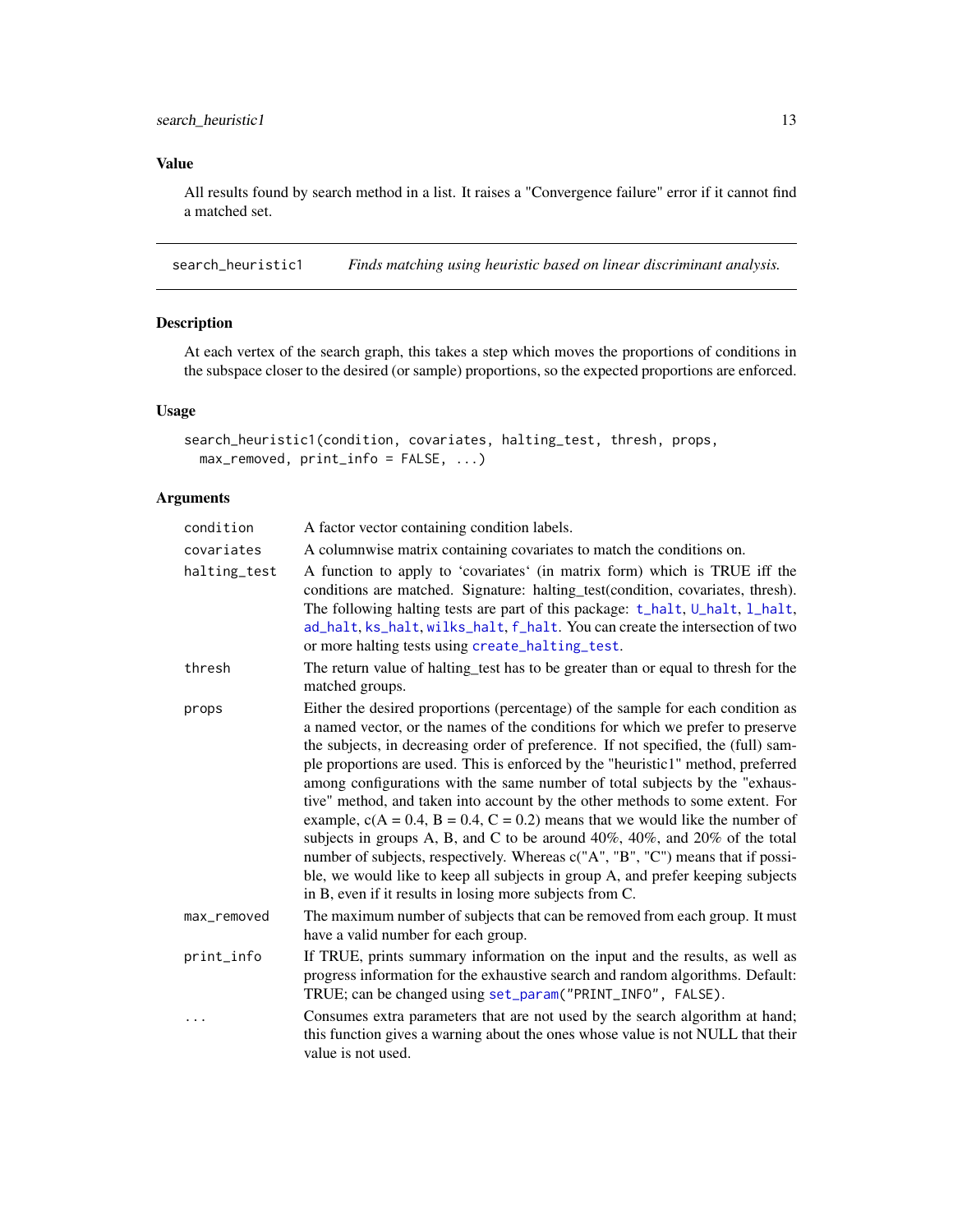All results found by search method in a list. It raises a "Convergence failure" error if it cannot find a matched set.

search\_heuristic2 *Finds matching using depth-first search recursively.*

## Description

In each step, it removes one subject from the set of subjects with the smallest p-value recursively.

#### Usage

```
search_heuristic2(condition, covariates, halting_test, thresh, props,
 max_removed, tiebreaker = NULL, prefer_test = TRUE, print_info = FALSE,
  ...)
```

| condition    | A factor vector containing condition labels.                                                                                                                                                                                                                                                                                                                                                                                                                                                                                                                                                                                                                                                                                                                                                                                                                                                                             |
|--------------|--------------------------------------------------------------------------------------------------------------------------------------------------------------------------------------------------------------------------------------------------------------------------------------------------------------------------------------------------------------------------------------------------------------------------------------------------------------------------------------------------------------------------------------------------------------------------------------------------------------------------------------------------------------------------------------------------------------------------------------------------------------------------------------------------------------------------------------------------------------------------------------------------------------------------|
| covariates   | A columnwise matrix containing covariates to match the conditions on.                                                                                                                                                                                                                                                                                                                                                                                                                                                                                                                                                                                                                                                                                                                                                                                                                                                    |
| halting_test | A function to apply to 'covariates' (in matrix form) which is TRUE iff the<br>conditions are matched. Signature: halting_test(condition, covariates, thresh).<br>The following halting tests are part of this package: t_halt, U_halt, l_halt,<br>ad_halt, ks_halt, wilks_halt, f_halt. You can create the intersection of two<br>or more halting tests using create_halting_test.                                                                                                                                                                                                                                                                                                                                                                                                                                                                                                                                       |
| thresh       | The return value of halting_test has to be greater than or equal to thresh for the<br>matched groups.                                                                                                                                                                                                                                                                                                                                                                                                                                                                                                                                                                                                                                                                                                                                                                                                                    |
| props        | Either the desired proportions (percentage) of the sample for each condition as<br>a named vector, or the names of the conditions for which we prefer to preserve<br>the subjects, in decreasing order of preference. If not specified, the (full) sam-<br>ple proportions are used. This is enforced by the "heuristic1" method, preferred<br>among configurations with the same number of total subjects by the "exhaus-<br>tive" method, and taken into account by the other methods to some extent. For<br>example, $c(A = 0.4, B = 0.4, C = 0.2)$ means that we would like the number of<br>subjects in groups A, B, and C to be around $40\%$ , $40\%$ , and $20\%$ of the total<br>number of subjects, respectively. Whereas c("A", "B", "C") means that if possi-<br>ble, we would like to keep all subjects in group A, and prefer keeping subjects<br>in B, even if it results in losing more subjects from C. |
| max_removed  | The maximum number of subjects that can be removed from each group. It must<br>have a valid number for each group.                                                                                                                                                                                                                                                                                                                                                                                                                                                                                                                                                                                                                                                                                                                                                                                                       |
| tiebreaker   | NULL, or a function similar to halting_test, used to decide between cases for<br>which halting_test yields equal values.                                                                                                                                                                                                                                                                                                                                                                                                                                                                                                                                                                                                                                                                                                                                                                                                 |
| prefer_test  | If TRUE, prefers higher test statistic more than the group size proportion; default<br>is TRUE.                                                                                                                                                                                                                                                                                                                                                                                                                                                                                                                                                                                                                                                                                                                                                                                                                          |

<span id="page-13-0"></span>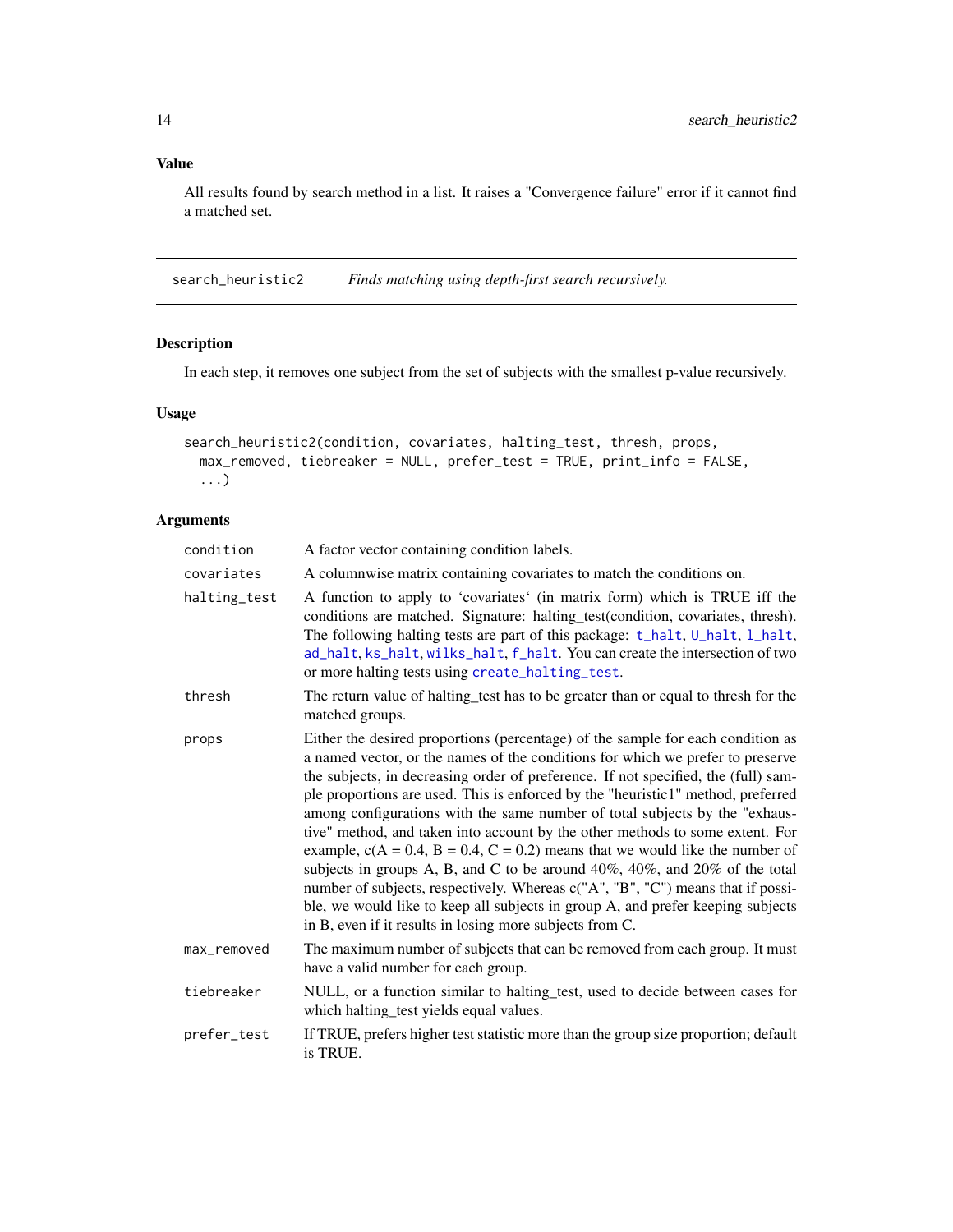<span id="page-14-0"></span>

| print_info              | If TRUE, prints summary information on the input and the results, as well as<br>progress information for the exhaustive search and random algorithms. Default:<br>TRUE; can be changed using set_param("PRINT_INFO", FALSE). |
|-------------------------|------------------------------------------------------------------------------------------------------------------------------------------------------------------------------------------------------------------------------|
| $\cdot$ $\cdot$ $\cdot$ | Consumes extra parameters that are not used by the search algorithm at hand;<br>this function gives a warning about the ones whose value is not NULL that their<br>value is not used.                                        |

All results found by search method in a list. It raises a "Convergence failure" error if it cannot find a matched set.

search\_heuristic3 *Finds matching using depth-first search, looking ahead n steps.*

#### Description

In each step, it removes one subject from the set of subjects with the smallest associated p-value after "lookahead" steps.

#### Usage

```
search_heuristic3(condition, covariates, halting_test, thresh, props,
 max_removed, tiebreaker = NULL, min_preserved = NULL, lookahead = NULL,
 print_info = TRUE, ...)
```

| condition    | A factor vector containing condition labels.                                                                                                                                                                                                                                                                                                                                                                                                                                                                                                                                                                                                                                           |
|--------------|----------------------------------------------------------------------------------------------------------------------------------------------------------------------------------------------------------------------------------------------------------------------------------------------------------------------------------------------------------------------------------------------------------------------------------------------------------------------------------------------------------------------------------------------------------------------------------------------------------------------------------------------------------------------------------------|
| covariates   | A columnwise matrix containing covariates to match the conditions on.                                                                                                                                                                                                                                                                                                                                                                                                                                                                                                                                                                                                                  |
| halting_test | A function to apply to 'covariates' (in matrix form) which is TRUE iff the<br>conditions are matched. Signature: halting_test(condition, covariates, thresh).<br>The following halting tests are part of this package: t_halt, U_halt, l_halt,<br>ad_halt, ks_halt, wilks_halt, f_halt. You can create the intersection of two<br>or more halting tests using create_halting_test.                                                                                                                                                                                                                                                                                                     |
| thresh       | The return value of halting test has to be greater than or equal to thresh for the<br>matched groups.                                                                                                                                                                                                                                                                                                                                                                                                                                                                                                                                                                                  |
| props        | Either the desired proportions (percentage) of the sample for each condition as<br>a named vector, or the names of the conditions for which we prefer to preserve<br>the subjects, in decreasing order of preference. If not specified, the (full) sam-<br>ple proportions are used. This is enforced by the "heuristic1" method, preferred<br>among configurations with the same number of total subjects by the "exhaus-<br>tive" method, and taken into account by the other methods to some extent. For<br>example, $c(A = 0.4, B = 0.4, C = 0.2)$ means that we would like the number of<br>subjects in groups A, B, and C to be around $40\%$ , $40\%$ , and $20\%$ of the total |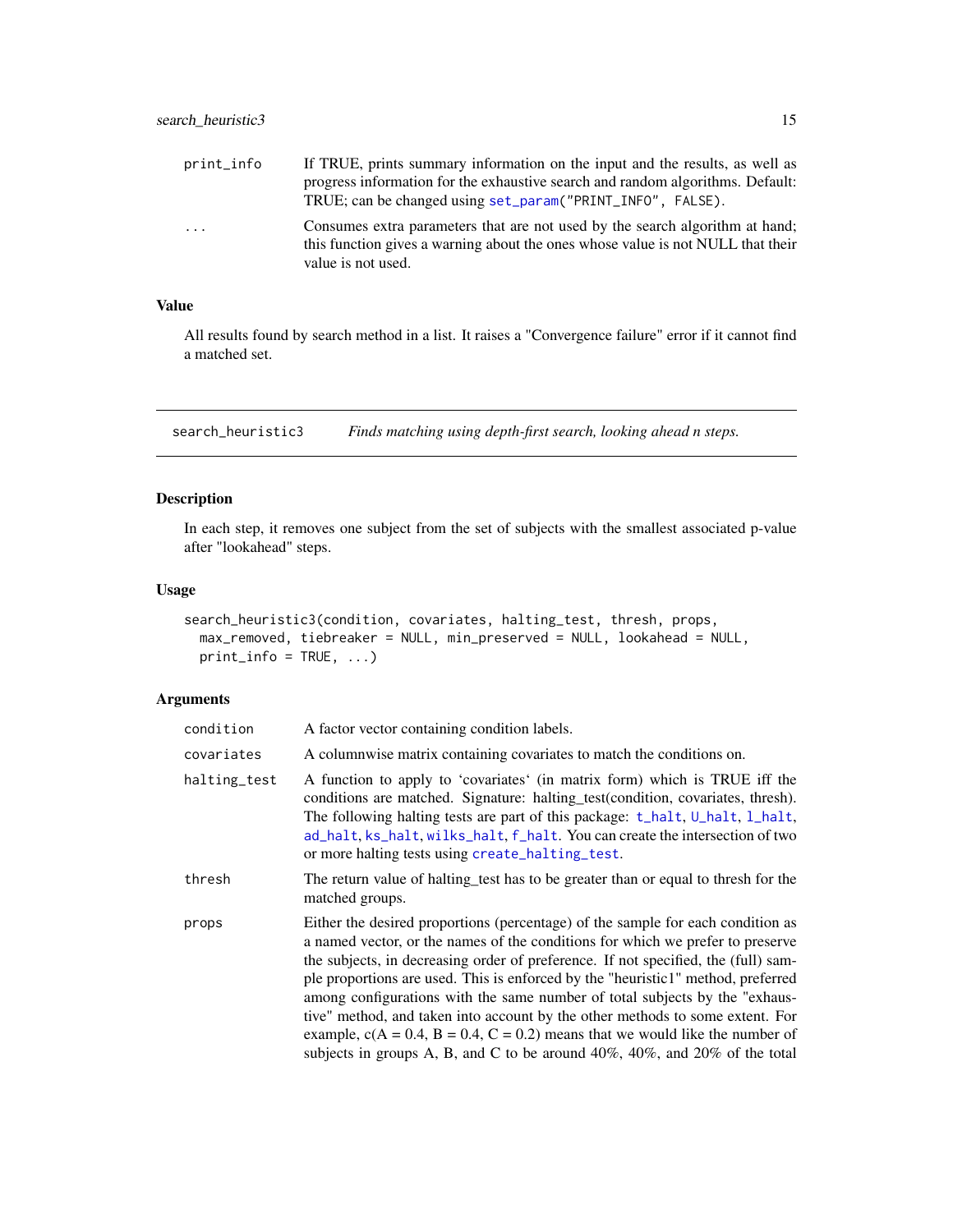<span id="page-15-0"></span>

|               | number of subjects, respectively. Whereas c("A", "B", "C") means that if possi-<br>ble, we would like to keep all subjects in group A, and prefer keeping subjects<br>in B, even if it results in losing more subjects from C. |
|---------------|--------------------------------------------------------------------------------------------------------------------------------------------------------------------------------------------------------------------------------|
| max_removed   | The maximum number of subjects that can be removed from each group. It must<br>have a valid number for each group.                                                                                                             |
| tiebreaker    | NULL, or a function similar to halting test, used to decide between cases for<br>which halting test yields equal values.                                                                                                       |
| min_preserved | The minimum number of preserved subjects. It can be used to ensure that the<br>search will not take forever to run, but instead fail when a solution is not found<br>when preserving this number of subjects.                  |
| lookahead     | The lookahead to use: a positive integer, it is used by the heuristic3 and heuris-<br>tic4 algorithms, with a default of 2. As you increase it, the running time in-<br>creases exponentially.                                 |
| print_info    | If TRUE, prints summary information on the input and the results, as well as<br>progress information for the exhaustive search and random algorithms. Default:<br>TRUE; can be changed using set_param("PRINT_INFO", FALSE).   |
|               | Consumes extra parameters that are not used by the search algorithm at hand;<br>this function gives a warning about the ones whose value is not NULL that their<br>value is not used.                                          |

#### Details

Note that this algorithm is not deterministic, as it chooses one possible path randomly when there are multiple apparently equivalent ones. In practice this means that it may return different results on different runs (including the case that it fails to converge to a solution in one run, but converges in another run). If print\_info = TRUE (the default), you will see a message about "Random choices" if the algorithm needed to make random path choices.

#### Value

All results found by search method in a list. It raises a "Convergence failure" error if it cannot find a matched set.

search\_heuristic4 *Finds matching using depth-first search, looking ahead n steps.*

#### Description

In each step, it removes one subject from the set of subjects that were removed on most paths after "lookahead" steps, preferring one with the smallest associate p-value.

#### Usage

```
search_heuristic4(condition, covariates, halting_test, thresh, props,
 max_removed, tiebreaker = NULL, min_preserved = NULL, lookahead = NULL,
 print_info = TRUE, ...)
```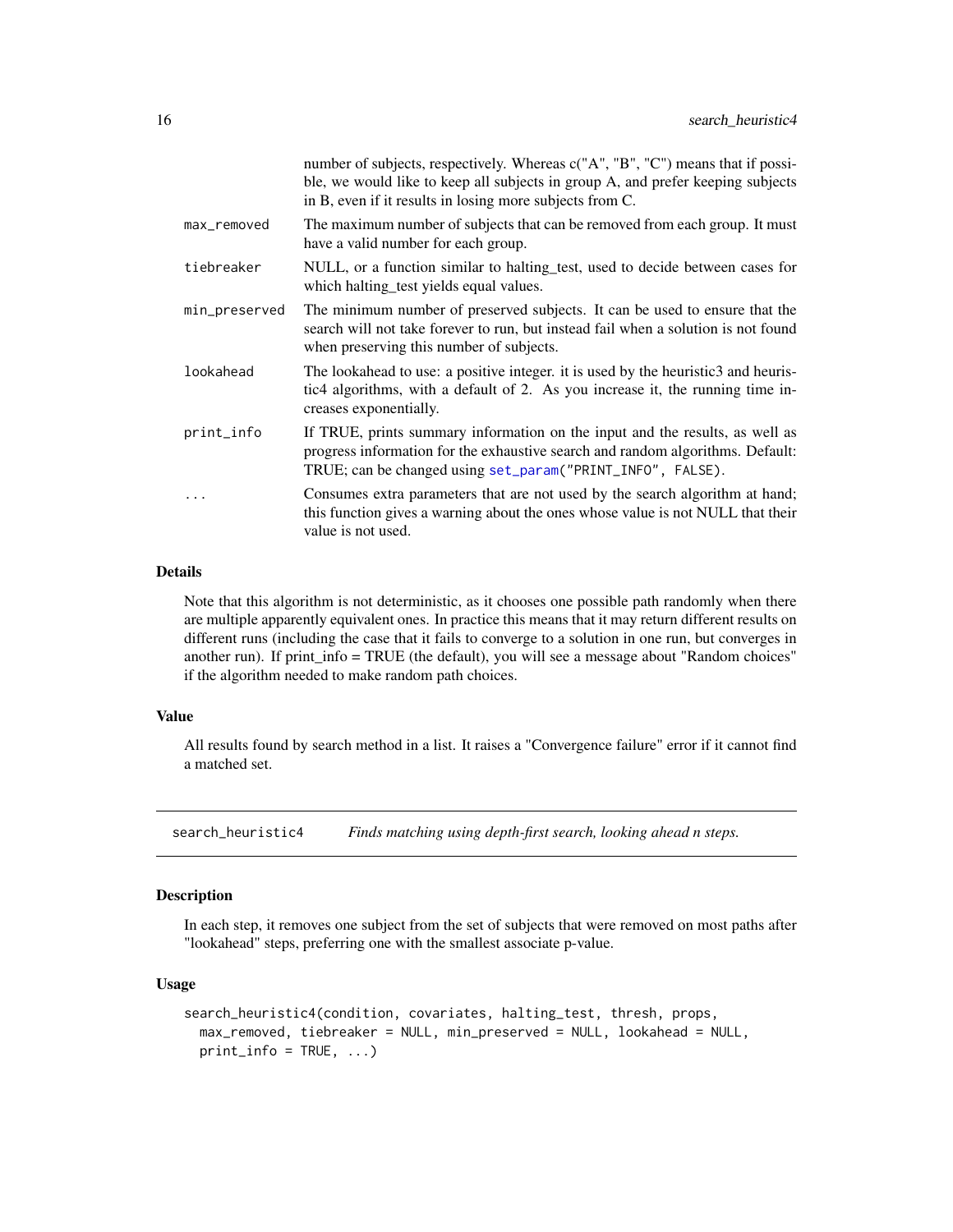#### <span id="page-16-0"></span>Arguments

| condition     | A factor vector containing condition labels.                                                                                                                                                                                                                                                                                                                                                                                                                                                                                                                                                                                                                                                                                                                                                                                                                                                                  |
|---------------|---------------------------------------------------------------------------------------------------------------------------------------------------------------------------------------------------------------------------------------------------------------------------------------------------------------------------------------------------------------------------------------------------------------------------------------------------------------------------------------------------------------------------------------------------------------------------------------------------------------------------------------------------------------------------------------------------------------------------------------------------------------------------------------------------------------------------------------------------------------------------------------------------------------|
| covariates    | A columnwise matrix containing covariates to match the conditions on.                                                                                                                                                                                                                                                                                                                                                                                                                                                                                                                                                                                                                                                                                                                                                                                                                                         |
| halting_test  | A function to apply to 'covariates' (in matrix form) which is TRUE iff the<br>conditions are matched. Signature: halting_test(condition, covariates, thresh).<br>The following halting tests are part of this package: t_halt, U_halt, l_halt,<br>ad_halt, ks_halt, wilks_halt, f_halt. You can create the intersection of two<br>or more halting tests using create_halting_test.                                                                                                                                                                                                                                                                                                                                                                                                                                                                                                                            |
| thresh        | The return value of halting_test has to be greater than or equal to thresh for the<br>matched groups.                                                                                                                                                                                                                                                                                                                                                                                                                                                                                                                                                                                                                                                                                                                                                                                                         |
| props         | Either the desired proportions (percentage) of the sample for each condition as<br>a named vector, or the names of the conditions for which we prefer to preserve<br>the subjects, in decreasing order of preference. If not specified, the (full) sam-<br>ple proportions are used. This is enforced by the "heuristic1" method, preferred<br>among configurations with the same number of total subjects by the "exhaus-<br>tive" method, and taken into account by the other methods to some extent. For<br>example, $c(A = 0.4, B = 0.4, C = 0.2)$ means that we would like the number of<br>subjects in groups A, B, and C to be around 40%, 40%, and 20% of the total<br>number of subjects, respectively. Whereas c("A", "B", "C") means that if possi-<br>ble, we would like to keep all subjects in group A, and prefer keeping subjects<br>in B, even if it results in losing more subjects from C. |
| max_removed   | The maximum number of subjects that can be removed from each group. It must<br>have a valid number for each group.                                                                                                                                                                                                                                                                                                                                                                                                                                                                                                                                                                                                                                                                                                                                                                                            |
| tiebreaker    | NULL, or a function similar to halting_test, used to decide between cases for<br>which halting_test yields equal values.                                                                                                                                                                                                                                                                                                                                                                                                                                                                                                                                                                                                                                                                                                                                                                                      |
| min_preserved | The minimum number of preserved subjects. It can be used to ensure that the<br>search will not take forever to run, but instead fail when a solution is not found<br>when preserving this number of subjects.                                                                                                                                                                                                                                                                                                                                                                                                                                                                                                                                                                                                                                                                                                 |
| lookahead     | The lookahead to use: a positive integer. it is used by the heuristic3 and heuris-<br>tic4 algorithms, with a default of 2. As you increase it, the running time in-<br>creases exponentially.                                                                                                                                                                                                                                                                                                                                                                                                                                                                                                                                                                                                                                                                                                                |
| print_info    | If TRUE, prints summary information on the input and the results, as well as<br>progress information for the exhaustive search and random algorithms. Default:<br>TRUE; can be changed using set_param("PRINT_INFO", FALSE).                                                                                                                                                                                                                                                                                                                                                                                                                                                                                                                                                                                                                                                                                  |
| $\cdots$      | Consumes extra parameters that are not used by the search algorithm at hand;<br>this function gives a warning about the ones whose value is not NULL that their<br>value is not used.                                                                                                                                                                                                                                                                                                                                                                                                                                                                                                                                                                                                                                                                                                                         |

#### Details

Note that this algorithm is not deterministic, as it chooses one possible subject for removal randomly when there are multiple apparently equivalent ones. In practice it means that it may return different results on different runs (including the case that it fails to converge to a solution in one run, but converges in another run). If print\_info = TRUE (the default), you will see a message about "Random choices" if the algorithm needed to make such random decisions.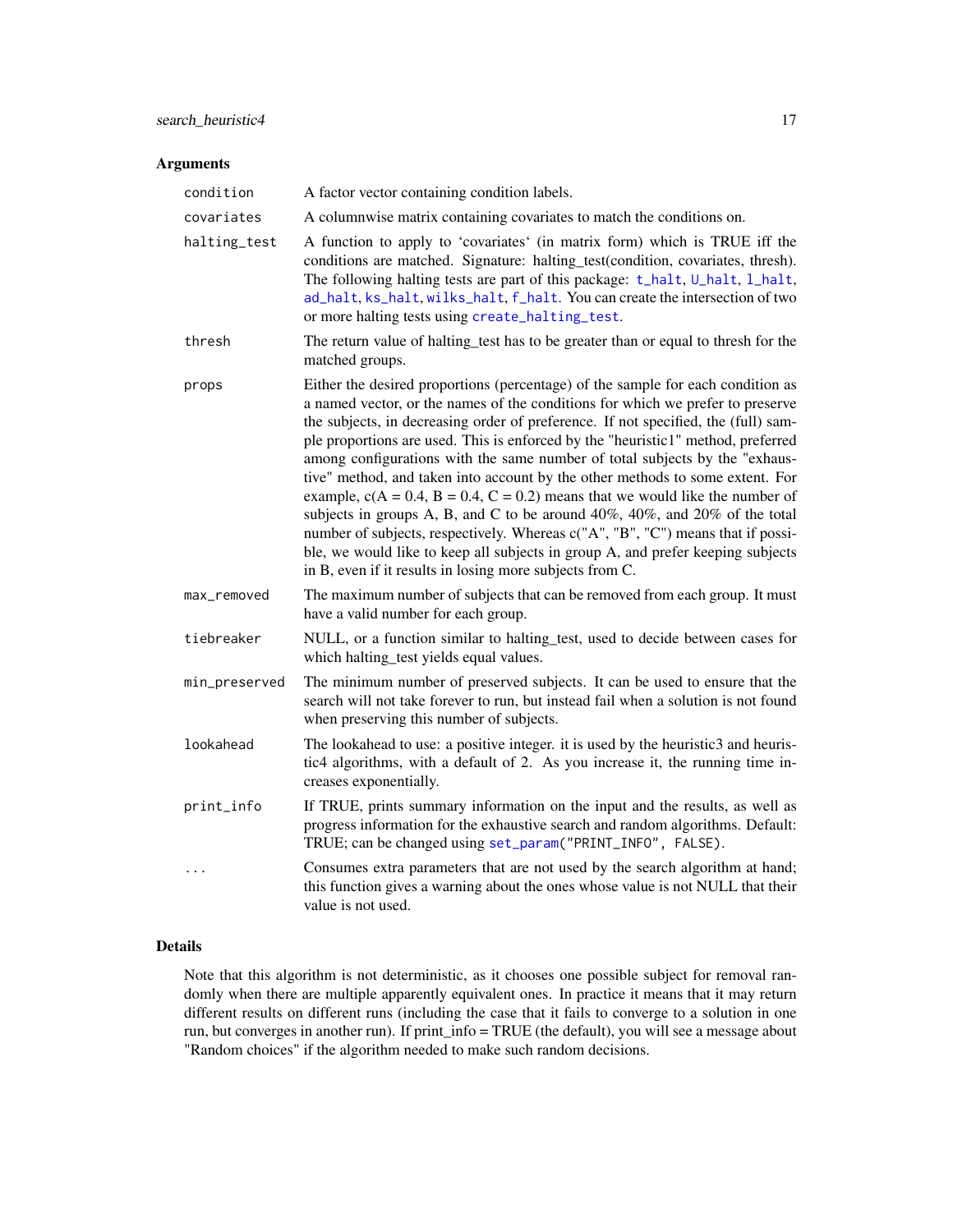All results found by search method in a list. It raises a "Convergence failure" error if it cannot find a matched set.

search\_random *Searches by randomly selecting subspaces with decreasing expected size.*

## Description

Searches by randomly selecting subspaces with decreasing expected size.

#### Usage

```
search_random(condition, covariates, halting_test, thresh, props, max_removed,
 tiebreaker = NULL, replicates, print_info = TRUE, ...)
```

| condition    | A factor vector containing condition labels.                                                                                                                                                                                                                                                                                                                                                                                                                                                                                                                                                                                                                                                                                                                                                                                                                                                                             |
|--------------|--------------------------------------------------------------------------------------------------------------------------------------------------------------------------------------------------------------------------------------------------------------------------------------------------------------------------------------------------------------------------------------------------------------------------------------------------------------------------------------------------------------------------------------------------------------------------------------------------------------------------------------------------------------------------------------------------------------------------------------------------------------------------------------------------------------------------------------------------------------------------------------------------------------------------|
| covariates   | A columnwise matrix containing covariates to match the conditions on.                                                                                                                                                                                                                                                                                                                                                                                                                                                                                                                                                                                                                                                                                                                                                                                                                                                    |
| halting_test | A function to apply to 'covariates' (in matrix form) which is TRUE iff the<br>conditions are matched. Signature: halting_test(condition, covariates, thresh).<br>The following halting tests are part of this package: t_halt, U_halt, l_halt,<br>ad_halt, ks_halt, wilks_halt, f_halt. You can create the intersection of two<br>or more halting tests using create_halting_test.                                                                                                                                                                                                                                                                                                                                                                                                                                                                                                                                       |
| thresh       | The return value of halting test has to be greater than or equal to thresh for the<br>matched groups.                                                                                                                                                                                                                                                                                                                                                                                                                                                                                                                                                                                                                                                                                                                                                                                                                    |
| props        | Either the desired proportions (percentage) of the sample for each condition as<br>a named vector, or the names of the conditions for which we prefer to preserve<br>the subjects, in decreasing order of preference. If not specified, the (full) sam-<br>ple proportions are used. This is enforced by the "heuristic1" method, preferred<br>among configurations with the same number of total subjects by the "exhaus-<br>tive" method, and taken into account by the other methods to some extent. For<br>example, $c(A = 0.4, B = 0.4, C = 0.2)$ means that we would like the number of<br>subjects in groups A, B, and C to be around $40\%$ , $40\%$ , and $20\%$ of the total<br>number of subjects, respectively. Whereas c("A", "B", "C") means that if possi-<br>ble, we would like to keep all subjects in group A, and prefer keeping subjects<br>in B, even if it results in losing more subjects from C. |
| max_removed  | The maximum number of subjects that can be removed from each group. It must<br>have a valid number for each group, and the groups must be in the same order<br>as in sspace.                                                                                                                                                                                                                                                                                                                                                                                                                                                                                                                                                                                                                                                                                                                                             |
| tiebreaker   | NULL, or a function similar to halting_test, used to decide between cases for<br>which halting_test yields equal values.                                                                                                                                                                                                                                                                                                                                                                                                                                                                                                                                                                                                                                                                                                                                                                                                 |

<span id="page-17-0"></span>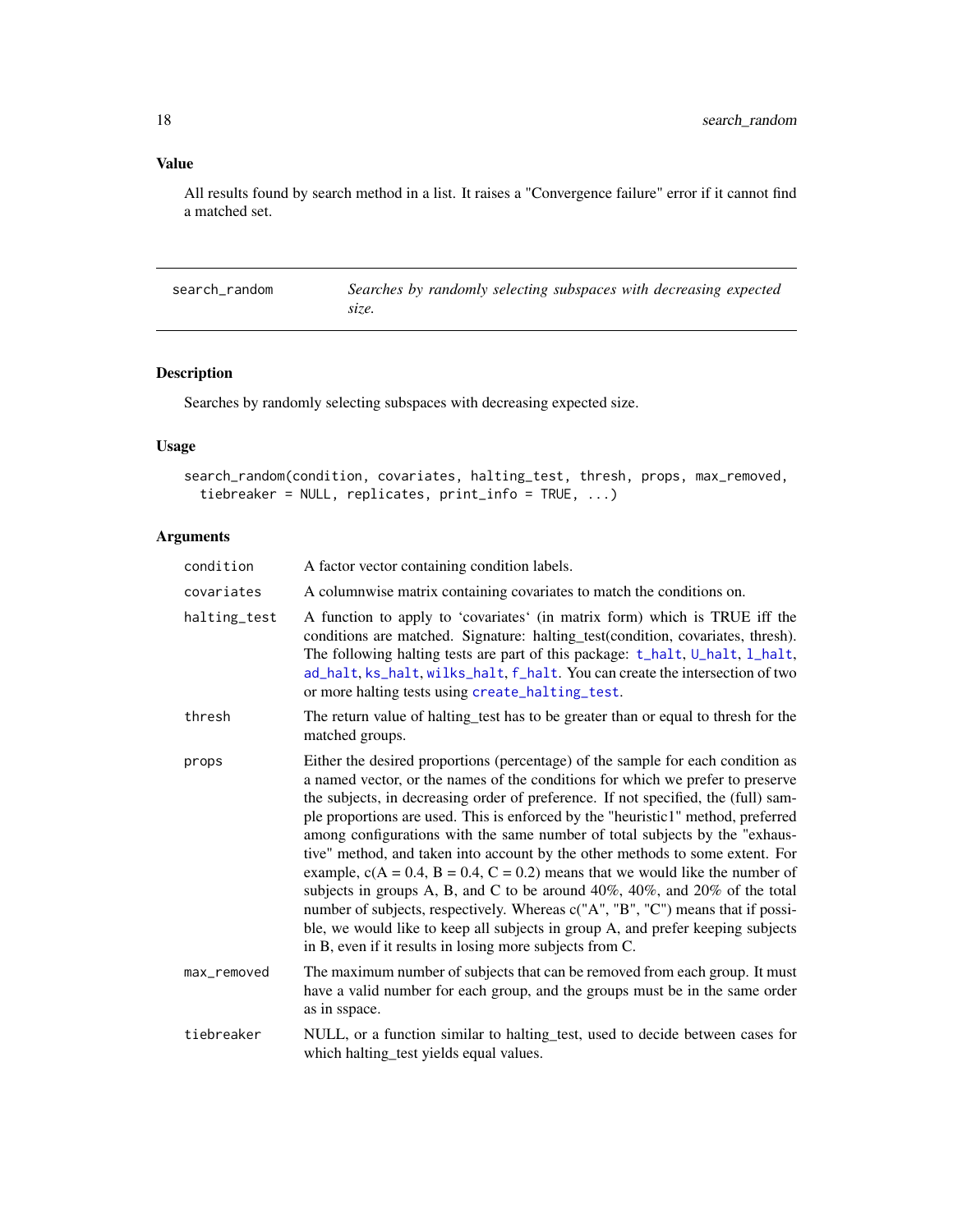## <span id="page-18-0"></span>set\_param 19

| replicates | The maximum number of random replications to be performed. This is only<br>used for the "random" method.                                                                                                                     |
|------------|------------------------------------------------------------------------------------------------------------------------------------------------------------------------------------------------------------------------------|
| print_info | If TRUE, prints summary information on the input and the results, as well as<br>progress information for the exhaustive search and random algorithms. Default:<br>TRUE; can be changed using set_param("PRINT_INFO", FALSE). |
| $\cdots$   | Consumes extra parameters that are not used by the search algorithm at hand;<br>this function gives a warning about the ones whose value is not NULL that their<br>value is not used.                                        |

#### Value

All results found by search method in a list. It raises a

<span id="page-18-1"></span>set\_param *Sets parameters for ldamatch.*

#### Description

Sets parameters for ldamatch.

#### Usage

set\_param(name, value)

#### Arguments

| name  | The name of the global parameter.      |
|-------|----------------------------------------|
| value | The new value of the global parameter. |

#### Details

The names of the available parameters:

- RND\_DEFAULT\_REPLICATES: random search: default number of replicates
- Anderson-Darling test parameters; see kSamples::ad.test for explanation
	- AD\_METHOD: the method parameter for ad.test; default: asymptotic
	- AD\_NSIM: the Nsim parameter for ad.test; default: 10000
	- AD\_VERSION: 1 or 2 for the two versions of the test statistic; default: 1
- PRINT\_INFO: print summary information, and progress information for the exhaustive search algorithm

#### Value

The previous value of the global parameter.

## See Also

[get\\_param](#page-7-2) for retrieving the current value of a parameter.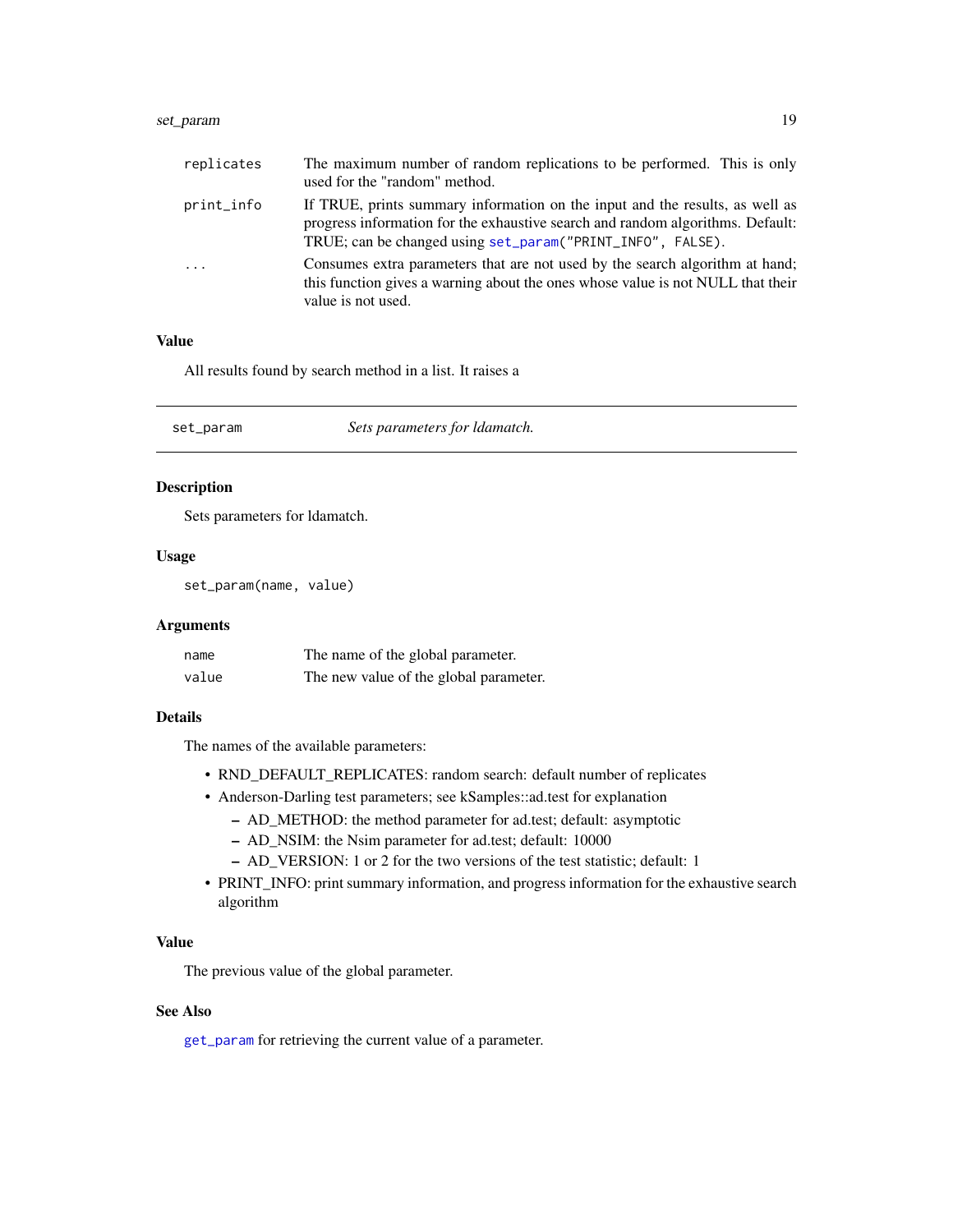<span id="page-19-1"></span><span id="page-19-0"></span>

A univariate halting test using the t-test, which must be satisfied for all condition pairs.

## Usage

```
t_halt(condition, covariates, thresh)
```
#### Arguments

| condition  | A factor vector containing condition labels.                                       |
|------------|------------------------------------------------------------------------------------|
| covariates | A columnwise matrix containing covariates to match the conditions on.              |
| thresh     | The return value of halting test has to be greater than or equal to thresh for the |
|            | matched groups.                                                                    |

## Value

The ratio of the p-value and the threshold, or 0 if the p-value is less than the threshold. If there are more than two conditions, it returns the smallest value found for any condition pair.

<span id="page-19-2"></span>

| U halt | A univariate halting test using the Wilcoxon test, which must be satis- |
|--------|-------------------------------------------------------------------------|
|        | fied for all condition pairs.                                           |

#### Description

A univariate halting test using the Wilcoxon test, which must be satisfied for all condition pairs.

#### Usage

U\_halt(condition, covariates, thresh)

## Arguments

| condition  | A factor vector containing condition labels.                                                          |
|------------|-------------------------------------------------------------------------------------------------------|
| covariates | A columnwise matrix containing covariates to match the conditions on.                                 |
| thresh     | The return value of halting test has to be greater than or equal to thresh for the<br>matched groups. |

## Value

The ratio of the p-value and the threshold, or 0 if the p-value is less than the threshold. If there are more than two conditions, it returns the smallest value found for any condition pair.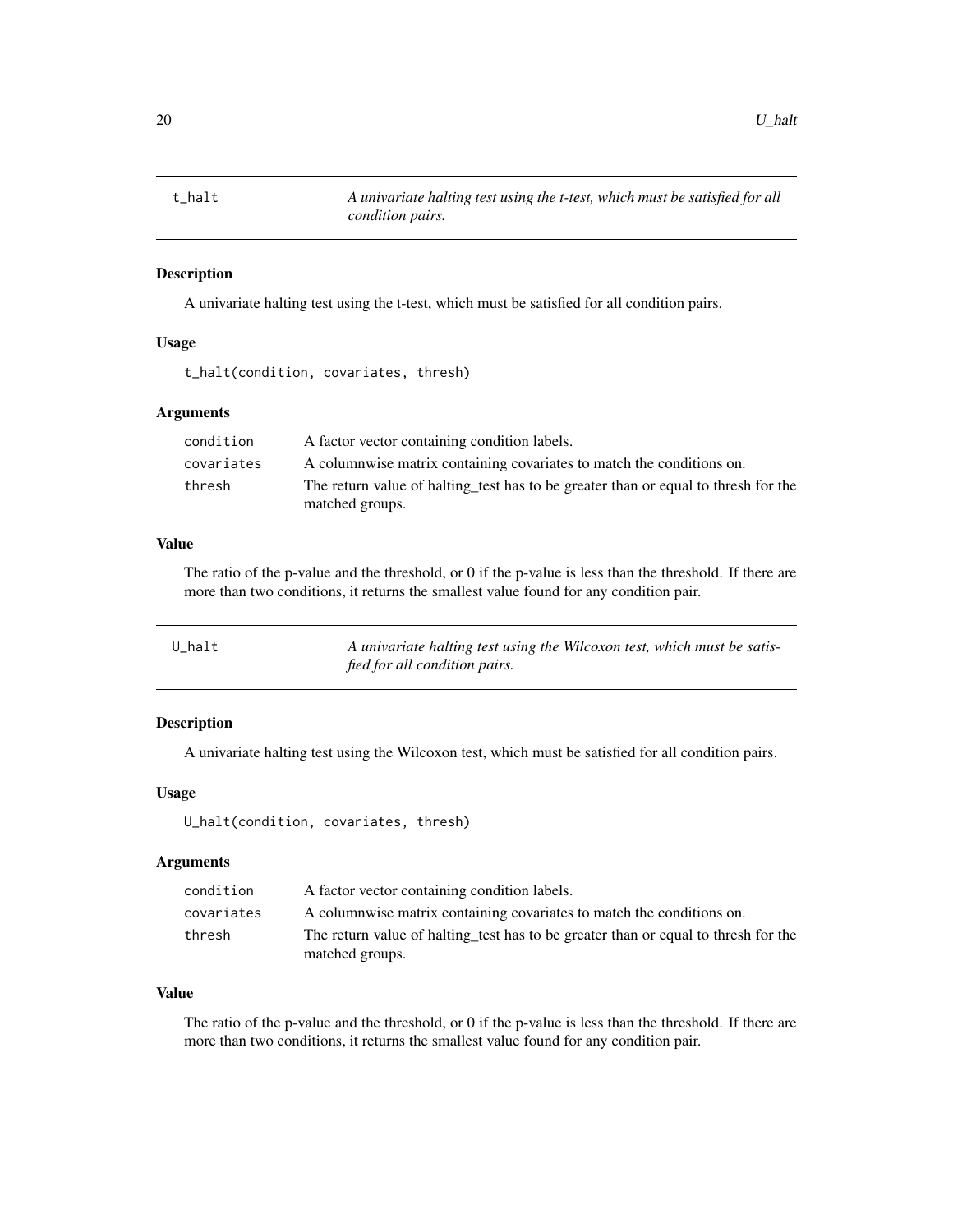<span id="page-20-1"></span><span id="page-20-0"></span>

A multivariate halting test appropriate for more than two condition levels.

## Usage

wilks\_halt(condition, covariates, thresh)

## Arguments

| condition  | A factor vector containing condition labels.                                                          |
|------------|-------------------------------------------------------------------------------------------------------|
| covariates | A columnwise matrix containing covariates to match the conditions on.                                 |
| thresh     | The return value of halting test has to be greater than or equal to thresh for the<br>matched groups. |

#### Value

The ratio of the p-value and the threshold, or 0 if the p-value is less than the threshold.